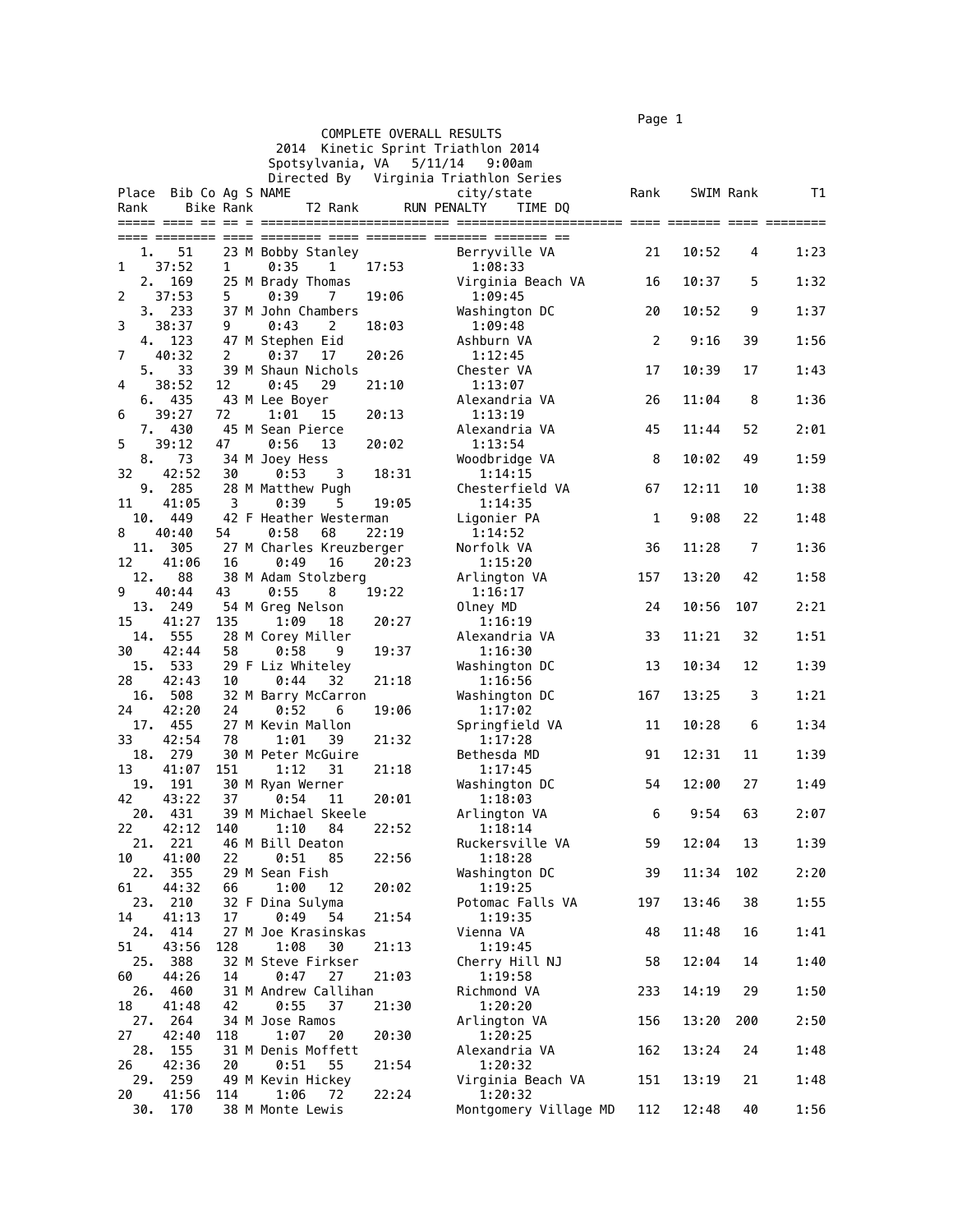| 37        | 42:59                   | 80            | 56<br>1:02                           | 21:55 | 1:20:38                  |     |          |     |      |
|-----------|-------------------------|---------------|--------------------------------------|-------|--------------------------|-----|----------|-----|------|
| 31.       | 611 C                   |               | 29 M Ryan Siler                      |       | Arlington VA             | 97  | 12:39    | 88  | 2:16 |
| 44        | 43:26                   | 31            | 0:53<br>41                           | 21:32 | 1:20:44                  |     |          |     |      |
| 32.<br>38 | 222<br>43:04            | 46            | 36 F Kristine Wooten<br>0:56<br>66   | 22:18 | Reston VA<br>1:20:48     | 94  | 12:35    | 43  | 1:58 |
| 33.       | 82                      |               | 51 M Eric Mackem                     |       | Reston VA                | 77  | 12:22    | 66  | 2:09 |
| 35        | 42:55                   | 105           | 1:05<br>74                           | 22:30 | 1:21:00                  |     |          |     |      |
| 34.       | 316                     |               | 39 F Mandy Lovett                    |       | Allentown PA             | 23  | 10:54    | 45  | 1:58 |
| 39<br>35. | 43:05<br>260            | 23            | 0:51<br>144<br>30 F Lauren Lipsey    | 24:24 | 1:21:10<br>Washington DC | 29  | 11:16    | 19  | 1:45 |
| 100       | 46:07                   | 13            | 0:46<br>33                           | 21:19 | 1:21:11                  |     |          |     |      |
| 36.       | 514                     |               | 18 M Jake Kendrick                   |       | Manassas VA              | 22  | 10:53    | 51  | 2:00 |
| 96        | 46:02                   | 142           | 1:10<br>38                           | 21:32 | 1:21:36                  |     |          |     |      |
| 37.<br>17 | 196<br>41:48            | 103           | 37 M Andrew Jones<br>1:05<br>77      | 22:38 | Arlington VA<br>1:21:38  | 201 | 13:50    | 103 | 2:20 |
| 38.       | 190                     |               | 24 M Kempsey Clark                   |       | Rockville MD             | 27  | 11:08    | 23  | 1:48 |
| 94        | 46:01                   | 234           | 1:22<br>35                           | 21:27 | 1:21:44                  |     |          |     |      |
| 39.       | 391                     |               | 26 F Ashley Kearcher                 |       | Morgantown WV            | 89  | 12:31    | 75  | 2:12 |
| 83        | 45:31                   | 59            | 0:59<br>23                           | 20:45 | 1:21:55                  |     |          |     |      |
| 40.<br>23 | 209<br>42:14            | 34            | 55 M Alan Dixon<br>$0:54$ 125        | 24:03 | Washington DC<br>1:22:15 | 119 | 12:50    | 86  | 2:15 |
| 41.       | 85                      |               | 28 M John Closs                      |       | Arlington VA             | 10  | 10:20    | 152 | 2:34 |
| 67        | 44:51                   | 63            | 0:59<br>107                          | 23:36 | 1:22:20                  |     |          |     |      |
| 42.       | 114                     |               | 45 M Douglas Dudgeon                 |       | Stafford VA              | 12  | 10:29    | 106 | 2:21 |
| 52        | 43:57                   | 139           | 1:09<br>149                          | 24:29 | 1:22:24                  |     |          |     |      |
| 43.<br>31 | 526<br>42:45            | 179           | 29 M Gregory Wing<br>1:15<br>98      | 23:22 | Washington DC<br>1:22:26 | 132 | 13:05    | 55  | 2:02 |
| 44.       | 520                     |               | 33 F MacKenzie Yates                 |       | Washington DC            | 110 | 12:45    | 41  | 1:57 |
| 48        | 43:44                   | 62            | 0:59<br>90                           | 23:05 | 1:22:29                  |     |          |     |      |
| 45.       | 187                     |               | 60 M Thomas Stroup                   |       | Great Falls VA           | 53  | 12:00    | 30  | 1:51 |
| 49<br>46. | 43:47<br>158            | 39            | $0:54$ 123<br>18 F Laura Sullivan    | 24:00 | 1:22:31<br>Vienna VA     | 3   | 9:36     | 48  | 1:59 |
| 178       | 48:34                   | 25            | 0:52<br>40                           | 21:32 | 1:22:32                  |     |          |     |      |
| 47.       | 267                     |               | 44 M Darren Beilstein                |       | Williamsburg VA          | 84  | 12:28    | 65  | 2:09 |
| 40        | 43:11                   | 91            | 1:03<br>111                          | 23:42 | 1:22:32                  |     |          |     |      |
| 48.       | 42                      |               | 48 M Daniel Anderson                 |       | Rockville MD             | 38  | 11:31    | 285 | 3:14 |
| 56<br>49. | 44:15<br>324            | 263           | 1:27<br>65<br>24 M Max Lander        | 22:16 | 1:22:42<br>Washington DC | 83  | 12:27    | 177 | 2:43 |
| 147       | 47:47                   | 131           | 1:09<br>4                            | 18:39 | 1:22:42                  |     |          |     |      |
| 50.       | 284                     |               | 50 M Christopher Vaughan             |       | Washington DC            | 25  | 10:58    | 71  | 2:10 |
| 62        | 44:32                   | 108           | 1:05 126                             | 24:04 | 1:22:47                  |     |          |     |      |
| 51.       | 536                     |               | 40 M James Dillon                    |       | Midlothian VA            | 72  | 12:16    | 89  | 2:16 |
| 59<br>52. | 44:23<br>143            | 27            | 0:52<br>91<br>32 M Steven Vadnais    | 23:05 | 1:22:50<br>Arlington VA  | 205 | 13:52    | 33  | 1:52 |
| 63        | 44:33                   | 6             | 0:39<br>57                           | 21:57 | 1:22:51                  |     |          |     |      |
| 53.       |                         |               | 5 MM 32 M Andrew Morgan              |       | Lorton VA                | 338 | 15:36    | 112 | 2:22 |
| 21        | 42:12                   | 160           | 1:13<br>48                           | 21:35 | 1:22:56                  |     |          |     |      |
| 54.<br>36 | $\overline{7}$<br>42:56 | 48            | 58 M Greg Guinther<br>0:56 165       | 24:54 | Richmond VA<br>1:22:57   | 71  | 12:15 46 |     | 1:58 |
| 55.       | 131                     |               | 26 M Zach Birnbaum                   |       | Viena VA                 | 47  | 11:48    | 58  | 2:03 |
| 41        | 43:15                   | 53            | $0:57$ 174                           | 25:15 | 1:23:16                  |     |          |     |      |
| 56.       | 70                      |               | 47 M Thom Mukri                      |       | Woodbridge VA            | 241 | 14:25    | 59  | 2:03 |
| 46        | 43:35                   | 33            | 0:53<br>71                           | 22:22 | 1:23:16                  |     |          |     |      |
| 57.<br>79 | 65<br>45:13             | 84            | 28 M Johnathan Stein<br>1:02<br>42   | 21:33 | Arlington VA<br>1:23:20  | 177 | 13:32    | 54  | 2:01 |
| 58.       | 376                     |               | 24 M Miles Bloom                     |       | Arlington VA             | 19  | 10:51    | 203 | 2:51 |
| 131       | 47:11                   | 186           | 1:15<br>34                           | 21:26 | 1:23:32                  |     |          |     |      |
| 59.       | 443                     |               | 61 M Stephen Godwin                  |       | Bethesda MD              | 69  | 12:11    | 255 | 3:05 |
| 45<br>60. | 43:34<br>468            | 250           | 1:24<br>97<br>51 M Stephen 0'Donnell | 23:22 | 1:23:34<br>Washington DC | 143 | 13:13    | 136 | 2:29 |
| 55        | 44:04                   | 274           | 1:29<br>73                           | 22:28 | 1:23:42                  |     |          |     |      |
|           | May-11-2014             | $12:11:14$ pm |                                      |       |                          |     |          |     |      |

 COMPLETE OVERALL RESULTS 2014 Kinetic Sprint Triathlon 2014 Spotsylvania, VA 5/11/14 9:00am Directed By Virginia Triathlon Series

Page 2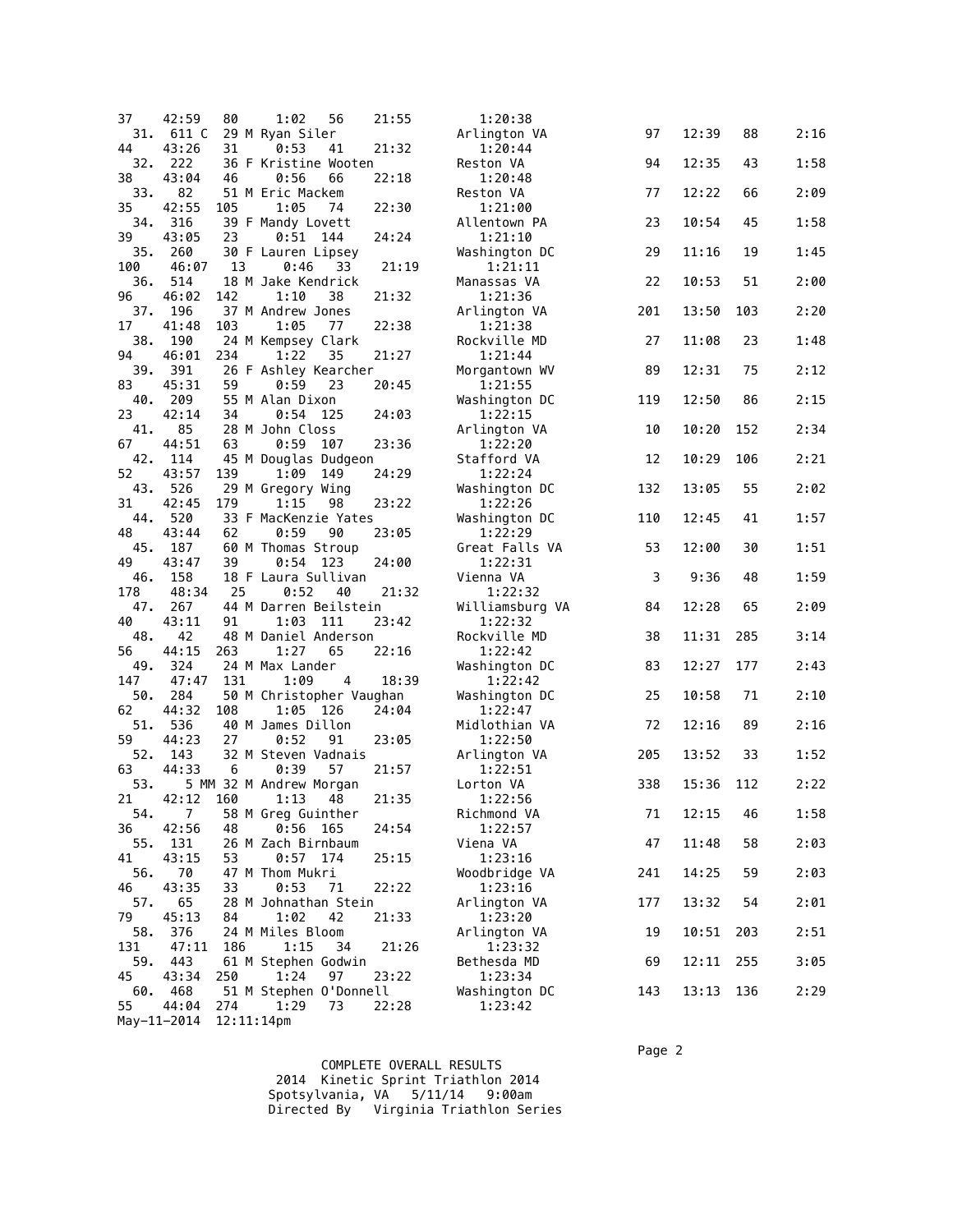|            | Place Bib Co Ag S NAME |                                         |       | city/state                   | Rank | SWIM Rank |     | T1   |
|------------|------------------------|-----------------------------------------|-------|------------------------------|------|-----------|-----|------|
| Rank       | Bike Rank              | T2 Rank                                 |       | RUN PENALTY<br>TIME DQ       |      |           |     |      |
|            |                        |                                         |       |                              |      |           |     |      |
| 61.        | 504                    | 30 M Evin Wick                          |       | Washington DC                | 170  | 13:28     | 47  | 1:59 |
| 89<br>62.  | 45:41<br>67<br>99      | 1:00<br>64<br>42 M Jeff Webb            | 22:15 | 1:24:20<br>Arlington VA      | 95   | 12:36     | 72  | 2:11 |
| 54<br>63.  | 44:01<br>138<br>307    | 1:09<br>148<br>35 M Eric Klintberg      | 24:29 | 1:24:24<br>Arlington VA      | 101  | 12:41     | 87  | 2:15 |
| 58         | 44:22<br>330           | 1:38<br>103                             | 23:31 | 1:24:25                      |      |           |     |      |
| 64.<br>66  | 428<br>44:47<br>40     | 37 F Kathy Lett<br>0:54 108             | 23:37 | Falls Church VA<br>1:24:28   | 123  | 12:54     | 92  | 2:17 |
| 65.<br>57  | 107<br>44:21<br>56     | 43 F Susan Winklosky<br>0:58<br>-119    | 23:53 | Ashburn VA<br>1:24:29        | 118  | 12:50     | 135 | 2:29 |
| 66.<br>16  | 185<br>41:38<br>18     | 26 M Kurt Gibel<br>0:50 335             | 28:29 | Centreville VA<br>1:24:36    | 56   | 12:00     | 15  | 1:41 |
| 67.        |                        | 4 MM 38 M Aaron Shuler                  |       | Alexandria VA                | 193  | 13:43     | 164 | 2:39 |
| 68<br>68.  | 44:52<br>124<br>531    | 1:08<br>67<br>50 M Lowell Gould         | 22:18 | 1:24:38<br>Rocky Point NC    | 66   | 12:11     | 2   | 1:15 |
| 70<br>69.  | 44:58<br>4<br>34       | 0:39<br>216<br>35 M Mansur Mendizabal   | 25:57 | 1:24:57<br>Washington DC     | 202  | 13:51     | 519 | 4:59 |
| 29         | 42:44<br>406           | 1:53<br>46                              | 21:34 | 1:24:59                      |      |           |     |      |
| 70.<br>103 | 359<br>46:08<br>83     | 42 M Chad Rickner<br>1:02<br>69         | 22:21 | Chesapeake VA<br>1:25:01     | 176  | 13:32     | 50  | 1:59 |
| 71.<br>92  | 35<br>45:49<br>156     | 33 M Timothy Orr<br>1:12<br>49          | 21:40 | Chantilly VA<br>1:25:04      | 253  | 14:33     | 31  | 1:51 |
| 72.<br>34  | 172<br>42:55<br>385    | 47 M Ben Hale<br>151<br>1:48            | 24:30 | Sterling VA<br>1:25:12       | 114  | 12:49     | 280 | 3:13 |
| 73.        | 379                    | 28 M Rob Halliday                       |       | Arlington VA                 | 34   | 11:21     | 98  | 2:18 |
| 211<br>74. | 49:32<br>170<br>342    | 1:14<br>25<br>37 M Arnel Alverio        | 20:56 | 1:25:19<br>Haymarket VA      | 88   | 12:30     | 134 | 2:29 |
| 81<br>75.  | 45:23<br>229<br>275    | 1:21 110<br>31 F Kara Yeater            | 23:41 | 1:25:23<br>Alexandria VA     | 28   | 11:12     | 157 | 2:37 |
| 138<br>76. | 47:22<br>169<br>426    | 1:14<br>89<br>34 M Christopher Catalano | 23:05 | 1:25:28<br>Arlington VA      | 191  | 13:42     | 28  | 1:49 |
| 65         | 44:41<br>158           | 1:13 129                                | 24:07 | 1:25:30                      |      |           |     |      |
| 77.<br>78  | 551<br>45:12<br>64     | 47 M Charles Kendall<br>0:59<br>146     | 24:26 | Oak Hill VA<br>1:25:33       | 105  | 12:43     | 85  | 2:14 |
| 78.<br>84  | 45:32<br>184           | 10 MM 27 M Lukas Vucsko<br>1:15<br>80   | 22:44 | Chesapeake VA<br>1:25:35     | 208  | 13:54     | 74  | 2:12 |
| 79.<br>150 | 456<br>47:50<br>51     | 43 M Scott McLallen<br>0:56<br>118      | 23:53 | Lorton VA<br>1:25:38         | 4    | 9:42      | 303 | 3:19 |
| 80.        | 216                    | 35 M Brandon Cogswell                   |       | Arlington VA                 | 183  | 13:35     | 149 | 2:34 |
| 25<br>81.  | 42:36<br>267<br>670    | 1:28<br>201<br>33 F Jen Sykes           | 25:34 | 1:25:43<br>Alexandria VA     | 35   | 11:23     | 81  | 2:13 |
| 69<br>82.  | 44:54<br>123<br>219    | 1:08 226<br>30 M Benjamin Richards      | 26:08 | 1:25:45<br>Arlington VA      | 65   | 12:08     | 171 | 2:41 |
| 76         | 45:10<br>292           | 1:32 138<br>49 M Todd Pederson          | 24:16 | 1:25:46                      | 150  |           | 95  |      |
| 83.<br>47  | 583<br>43:42<br>104    | 1:05<br>197                             | 25:30 | Corapeake NC<br>1:25:51      |      | 13:19     |     | 2:18 |
| 84.<br>50  | 301<br>43:49<br>388    | 46 M Andrew McCabe<br>1:49<br>51        | 21:44 | Ashburn VA<br>1:26:00        | 238  | 14:23     | 464 | 4:17 |
| 85.<br>98  | 201<br>46:04<br>288    | 40 M James Nosal<br>1:31<br>95          | 23:18 | Ashbyrn VA<br>1:26:06        | 100  | 12:40     | 153 | 2:34 |
| 86.        | 518                    | 37 M Garth Kaliczak<br>$1:33$ 202       |       | Suitland MD                  | 57   | 12:04     | 231 | 2:59 |
| 53<br>87.  | 44:01<br>296           | 3 MM 28 M David Colman                  | 25:37 | 1:26:12<br>Arlington VA      | 251  | 14:33     | 210 | 2:52 |
| 154<br>88. | 41<br>47:55<br>179     | 0:55<br>10<br>44 M Jeffrey Horwitz      | 19:59 | 1:26:12<br>Arlington VA      | 141  | 13:12     | 36  | 1:54 |
| 125<br>89. | 47:03<br>192<br>106    | 1:16<br>83<br>36 F Florence Lamirand    | 22:49 | 1:26:13<br>Jeffersonton VA   | 204  | 13:51     | 76  | 2:12 |
| 133<br>90. | 47:16<br>60            | 0:59<br>58<br>705 NM 41 M Michael Kainu | 21:58 | 1:26:15<br>Fredericksburg VA | 86   | 12:30     | 207 | 2:52 |
| 151        | 47:50<br>327           | 1:38<br>44                              | 21:33 | 1:26:22                      |      |           |     |      |
| 91.<br>111 | 295<br>46:31<br>75     | 51 F Katherine McKnight<br>1:01<br>104  | 23:31 | Fairfax VA<br>1:26:28        | 134  | 13:05     | 108 | 2:21 |
| 92.<br>75  | 310<br>45:08<br>260    | 25 M Michael Duncanson<br>1:27<br>28    | 21:06 | Vienna VA<br>1:26:39         | 384  | 16:22     | 160 | 2:38 |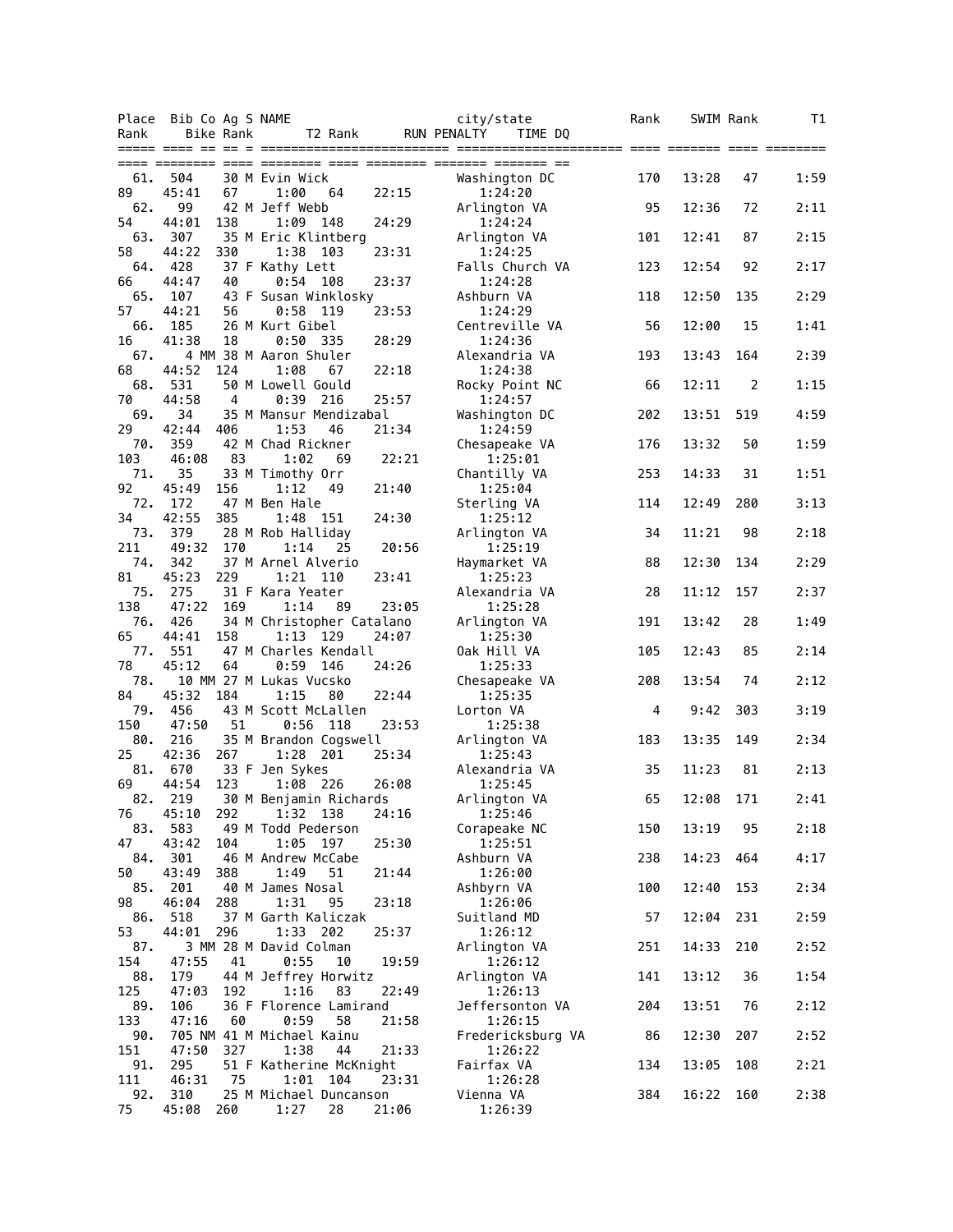| 93.        | 481         |               | 39 M Charles Shedrick      |       | Washington DC             | 187    | 13:38 | 35  | 1:54 |
|------------|-------------|---------------|----------------------------|-------|---------------------------|--------|-------|-----|------|
| 107        | 46:22       | 36            | $0:54$ 134                 | 24:13 | 1:26:58                   |        |       |     |      |
| 94.        | 420         |               | 33 M Ryan Troll            |       | Washington DC             | 342    | 15:46 | 61  | 2:05 |
| 85         | 45:37       | 50            | 0:56<br>78                 | 22:39 | 1:27:01                   |        |       |     |      |
| 95.        | 94          |               | 56 M James Jeremiah        |       | Fairfax VA                | 113    | 12:48 | 56  | 2:02 |
| 159        | 48:01       | 195           | 1:16<br>86                 | 22:57 | 1:27:03                   |        |       |     |      |
| 96.        | 502         |               | 47 M Bob Lytle             |       | Herndon VA                | 264    | 14:38 | 220 | 2:56 |
| 77         | 45:10       | 115           | 1:06<br>94                 | 23:16 | 1:27:05                   |        |       |     |      |
| 97.        | 164         |               | 47 M Todd Mackert          |       | Manassas VA               | 273    | 14:45 | 279 | 3:12 |
| 64         | 44:40       | 301           | 1:34<br>87                 | 22:58 | 1:27:06                   |        |       |     |      |
| 98.        | 258         |               | 53 M Joel Isely            |       | Poquoson VA               | 51     | 11:55 | 120 | 2:25 |
| 87         | 45:40       | 183           | 1:15 219                   | 26:02 | 1:27:14                   |        |       |     |      |
| 99.        | 390         |               | 32 F June Firkser          |       | Cherry Hill NJ            | 188    | 13:38 | 70  | 2:10 |
| 93         | 45:55       | 92            | 1:03<br>152                | 24:32 | 1:27:17                   |        |       |     |      |
| 100.       | 132         |               | 29 M John Miley            |       | Falls Church VA           | 129    | 13:03 | 268 | 3:09 |
| 175        | 48:31       | 93            | 1:04<br>43                 | 21:33 | 1:27:18                   |        |       |     |      |
| 101.       | 524         |               | 51 M David Cadieux         |       | Chesapeake VA             | 44     | 11:43 | 201 | 2:51 |
| 95         | 46:01       | 369           | 1:45<br>168                | 25:05 | 1:27:24                   |        |       |     |      |
| 102.       | 362         |               | 26 M Darin Stiefvater      |       | Glen Allen VA             | 126    | 13:01 | 18  | 1:44 |
| 233        | 50:20       | 21            | 0:51<br>47                 | 21:34 | 1:27:27                   |        |       |     |      |
| 103.       | 311         |               | 41 M Nicholas Hill         |       | Takoma Park MD            | 310    | 15:13 | 84  | 2:14 |
| 135        | 47:18       | 130           | 1:09<br>50                 | 21:44 | 1:27:36                   |        |       |     |      |
| 104.       | 570         |               | 36 M Brandon Smith         |       | Richmond VA               | 116    | 12:50 | 109 | 2:22 |
| 88         | 45:41       | 276           | 1:30 185                   | 25:23 | 1:27:42                   |        |       |     |      |
| 105.       | 576         |               | 30 F Erin Collier          |       | Washington DC             | 190    | 13:41 | 73  | 2:11 |
| 86         | 45:39       | 85            | 1:02 181                   | 25:17 | 1:27:49                   |        |       |     |      |
| 106.       | 117         |               | 46 M James Rosen           |       | Richmond VA               | 75     | 12:20 | 252 | 3:04 |
| 202        | 49:13       | 129           | 1:09<br>63                 | 22:09 | 1:27:53                   |        |       |     |      |
| 107.       | 57          |               | 46 M Dave Kayea            |       | Annapolis MD              | 70     | 12:12 | 129 | 2:28 |
| 127        | 47:05       | 293           | 1:32 156                   | 24:41 | 1:27:56                   |        |       |     |      |
| 108.       | 208         |               | 52 M Greg Tuck             |       | Mechanicsville VA         | 207    | 13:53 | 119 | 2:24 |
| 171        | 48:24       | 164           | 1:14<br>61                 | 22:05 | 1:27:57                   |        |       |     |      |
| 109.       | 436         |               | 44 M Brian Kennedy         |       | Burke VA                  | 172    | 13:30 | 141 | 2:31 |
| 73<br>110. | 45:04       | 310           | 1:36 196                   | 25:30 | 1:28:08                   |        | 14:18 | 94  | 2:18 |
| 71         | 25<br>45:02 | 224           | 31 M Ling Chen<br>1:21 175 | 25:15 | Centreville VA<br>1:28:12 | 231    |       |     |      |
| 111.       | 363         |               | 22 M Jeremy Palmer         |       | College Park MD           | 256    | 14:35 | 301 | 3:18 |
| 180        | 48:38       | 159           | 1:13<br>21                 | 20:33 | 1:28:15                   |        |       |     |      |
| 112.       |             |               | 707 NM 29 M Dan Clark      |       | Washington DC             | 213    | 13:59 | 127 | 2:27 |
| 145        | 47:46       |               |                            |       | 1:28:21                   |        |       |     |      |
| 113.       | 588         |               | 31 F Holly Tompkins        |       | Arlington VA              | 131    | 13:05 | 67  | 2:09 |
| 97         | 46:04       | 157           | 1:12 213                   | 25:54 | 1:28:23                   |        |       |     |      |
| 114.       | 589         |               | 40 M Martin Oakhill        |       | Vienna VA                 | 78     | 12:23 | 455 | 4:13 |
| 112        | 46:37       | 88            | 1:03<br>131                | 24:09 | 1:28:23                   |        |       |     |      |
| 115.       | 730         |               | 46 M Charles Barnes        |       | Vienna VA                 | 271    | 14:43 | 469 | 4:21 |
| 108        | 46:26       | 57            | 0:58<br>60                 | 22:02 | 1:28:27                   |        |       |     |      |
| 116.       | 297         |               | 45 M Terry Thornton        |       | Glen Allen VA             | 164    | 13:25 | 26  | 1:49 |
| 119        | 46:51       | 125           | 1:08 182                   | 25:21 | 1:28:32                   |        |       |     |      |
| 117.       | 485         |               | 25 F Bridget Stichnot      |       | Charlottesville VA        | 181    | 13:34 | 282 | 3:13 |
| 251        | 50:48       | 49            | 0:56<br>14                 | 20:07 | 1:28:36                   |        |       |     |      |
| 118.       | 168         |               | 39 M Geoff Sinclair        |       | Burke VA                  | 7      | 10:00 | 146 | 2:33 |
| 129        | 47:09       | 462           | 2:07<br>258                | 26:57 | 1:28:44                   |        |       |     |      |
| 119.       | 113         |               | 37 F Gretchen Cullenberg   |       | Arlington VA              | 163    | 13:25 | 78  | 2:13 |
| 102        | 46:08       | 206           | 1:18 207                   | 25:45 | 1:28:47                   |        |       |     |      |
| 120.       | 427         |               | 29 M Kevin Bush            |       | Washington DC             | 221    | 14:03 | 156 | 2:37 |
| 101        | 46:08       | 197           | 1:17<br>81                 | 22:44 | 2:00 1:28:47              |        |       |     |      |
|            | May-11-2014 | $12:11:14$ pm |                            |       |                           |        |       |     |      |
|            |             |               |                            |       |                           |        |       |     |      |
|            |             |               |                            |       |                           | Page 3 |       |     |      |

|          |                        |                                            | COMPLETE OVERALL RESULTS           |          |            |      |           |      |
|----------|------------------------|--------------------------------------------|------------------------------------|----------|------------|------|-----------|------|
|          |                        |                                            | 2014 Kinetic Sprint Triathlon 2014 |          |            |      |           |      |
|          |                        | Spotsylvania, VA 5/11/14 9:00am            |                                    |          |            |      |           |      |
|          |                        | Directed By Virginia Triathlon Series      |                                    |          |            |      |           |      |
|          | Place Bib Co Aq S NAME |                                            |                                    |          | citv/state | Rank | SWIM Rank | T1   |
|          |                        | Rank Bike Rank T2 Rank RUN PENALTY TIME DO |                                    |          |            |      |           |      |
|          |                        |                                            |                                    |          |            |      |           |      |
|          |                        |                                            |                                    |          |            |      |           |      |
| 121. 413 |                        | 24 M Kyle Blackwell                        |                                    | Paoli PA |            | 37   | 11:30 196 | 2:50 |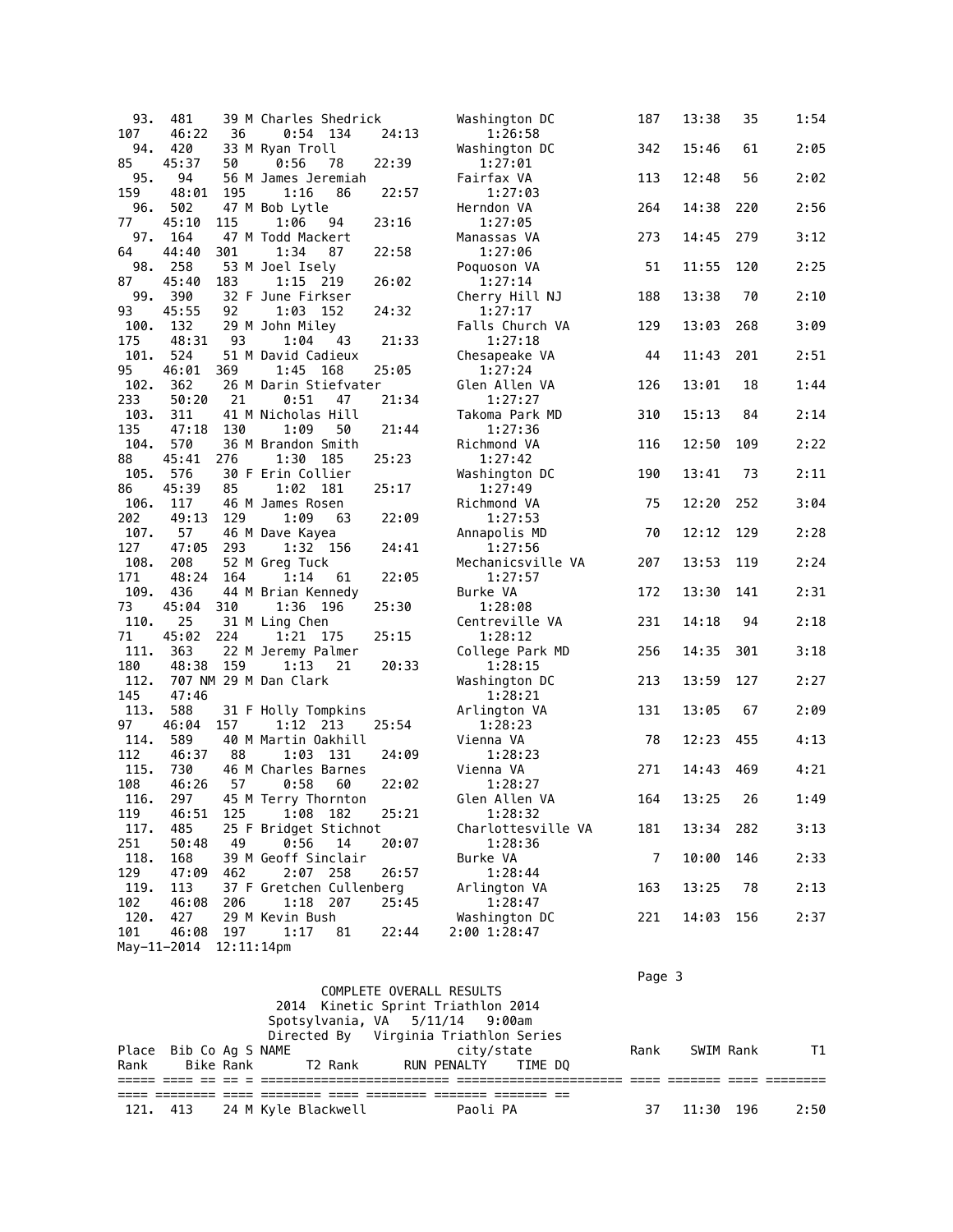| 143         | 47:36        | 241 | 1:23<br>205                              | 25:43 | 1:29:00                       |                |       |     |      |
|-------------|--------------|-----|------------------------------------------|-------|-------------------------------|----------------|-------|-----|------|
| 122.        | 516          |     | 48 F Jennifer Rentch                     |       | Washington DC                 | 117            | 12:50 | 64  | 2:08 |
| 113<br>123. | 46:38<br>593 | 198 | 1:17<br>230<br>29 M Brian Roche          | 26:12 | 1:29:03<br>Arlington VA       | 336            | 15:34 | 409 | 3:55 |
| 43          | 43:24        | 202 | 1:17<br>88                               | 22:58 | 2:00 1:29:06                  |                |       |     |      |
| 124.        |              |     | 8 MM 38 M Matthew Jemmott                |       | Arlington VA                  | 272            | 14:44 | 187 | 2:46 |
| 134         | 47:16        | 109 | 1:06<br>100                              | 23:26 | 1:29:16                       |                |       |     |      |
| 125.<br>146 | 591<br>47:46 | 150 | 34 F Erin Green<br>1:12<br>191           | 25:28 | Wilmington NC<br>1:29:16      | 85             | 12:28 | 114 | 2:23 |
| 126.        | 122          |     | 28 F Kate Tussey                         |       | Falls Church VA               | 184            | 13:35 | 122 | 2:25 |
| 182         | 48:40        | 44  | 0:55<br>- 114                            | 23:48 | 1:29:21                       |                |       |     |      |
| 127.<br>105 | 32<br>46:20  | 111 | 39 M Joe Morales<br>1:06<br>173          | 25:14 | South Riding VA<br>1:29:21    | 226            | 14:10 | 144 | 2:32 |
| 128.        | 532          |     | 47 F Stephenie Winter                    |       | Wrightsville Beach NC         | 178            | 13:33 | 80  | 2:13 |
| 121         | 46:52        | 240 | 1:23<br>189                              | 25:26 | 1:29:25                       |                |       |     |      |
| 129.<br>104 | 372<br>46:15 | 261 | 49 M William Prior<br>1:27<br>198        | 25:31 | Fairfax Station VA<br>1:29:31 | 146            | 13:14 | 260 | 3:06 |
| 130.        | 288          |     | 23 M Matthew Bohmke                      |       | Fredericksburg VA             | 196            | 13:45 | 242 | 3:02 |
| 254         | 50:53        | 82  | 1:02<br>24                               | 20:55 | 1:29:35                       |                |       |     |      |
| 131.        | 580          |     | 49 M David Zemo                          | 26:59 | Culpeper VA                   | 198            | 13:46 | 159 | 2:38 |
| 80<br>132.  | 45:16        | 81  | $1:02$ 263<br>618 MC 52 M Michael Mowles |       | 1:29:40<br>El Paso TX         | 32             | 11:20 | 101 | 2:20 |
| 157         | 47:59        | 77  | 1:01<br>- 267                            | 27:04 | 1:29:42                       |                |       |     |      |
| 133.        | 442          |     | 34 F Jaclyn Rieben                       |       | Leesburg VA                   | 18             | 10:40 | 262 | 3:07 |
| 259<br>134. | 50:57<br>590 | 177 | 1:14 112<br>30 F Julia Hoppock           | 23:45 | 1:29:43<br>Washington DC      | 96             | 12:37 | 77  | 2:13 |
| 167         | 48:14        | 297 | 1:33 169                                 | 25:09 | 1:29:43                       |                |       |     |      |
| 135.        | 361          |     | 52 F Shannon Barras                      |       | Charlottesville VA            | 345            | 15:51 | 225 | 2:57 |
| 91<br>136.  | 45:48<br>140 | 101 | 1:05<br>128<br>32 M Matt Greytak         | 24:07 | 1:29:45<br>Herndon VA         | 194            | 13:44 | 319 | 3:24 |
| 152         | 47:53        | 141 | 1:10<br>109                              | 23:38 | 1:29:48                       |                |       |     |      |
| 137.        | 86           |     | 60 M Charlie Watkins                     |       | Norfolk VA                    | 31             | 11:20 | 272 | 3:10 |
| 144<br>138. | 47:44<br>20  | 323 | 1:38<br>218<br>43 M Mark Lindsay         | 26:00 | 1:29:50<br>High Point NC      | 209            | 13:55 | 206 | 2:52 |
| 170         | 48:21        | 235 | 1:22<br>101                              | 23:26 | 1:29:54                       |                |       |     |      |
| 139.        | 344          |     | 30 M Jonathan Scanlon                    |       | Arlington VA                  | 320            | 15:20 | 314 | 3:22 |
| 162<br>140. | 48:05<br>566 | 132 | 1:09<br>62<br>32 M Allen Wu              | 22:06 | 1:30:00<br>Fairfax VA         | 149            | 13:18 | 365 | 3:41 |
| 153         | 47:53        | 205 | 1:18<br>124                              | 24:02 | 1:30:10                       |                |       |     |      |
| 141.        | 87           |     | 35 M Justin Jacobs                       |       | The Plains VA                 | 144            | 13:14 | 235 | 3:00 |
| 137<br>142. | 47:20<br>223 | 341 | 1:40<br>- 166<br>49 M Aaron Gold         | 25:00 | 1:30:12<br>Falls Church VA    | 14             | 10:35 | 309 | 3:20 |
| 234         | 50:20        | 187 | 1:16<br>160                              | 24:44 | 1:30:12                       |                |       |     |      |
| 143.        | 358          |     | 36 F Margaret Gray                       |       | Herndon VA                    | 227            | 14:11 | 113 | 2:23 |
| 187<br>144. | 48:55<br>72  | 79  | 1:01<br>113<br>42 F Pauline Owen         | 23:47 | 1:30:16<br>King George VA     | 92             | 12:32 | 90  | 2:16 |
| 130         | 47:10        | 185 | 266<br>1:15                              | 27:04 | 1:30:16                       |                |       |     |      |
| 145.        | 592          |     | 55 M Dwight Wolf                         |       | Newport News VA               | 5 <sub>1</sub> | 9:42  | 82  | 2:13 |
| 116<br>146. | 46:45<br>534 | 384 | 1:47 388<br>45 M Marty Dejoseph          | 29:50 | 1:30:17<br>Wilmington NC      | 133            | 13:05 | 182 | 2:44 |
| 218         | 49:46        | 238 | 1:22<br>99                               | 23:23 | 1:30:19                       |                |       |     |      |
| 147.        | 601 C        |     | 37 M Elliott Lane                        |       | Washington DC                 | 122            | 12:52 | 53  | 2:01 |
| 74<br>148.  | 45:05<br>354 | 45  | $0:55$ 377<br>34 M Aaron Kota            | 29:30 | 1:30:21<br>Spotsylvania VA    | 298            | 15:02 | 175 | 2:42 |
| 190         | 48:56        | 99  | 1:04<br>79                               | 22:40 | 1:30:23                       |                |       |     |      |
| 149.        | 156          |     | 33 F Julie Gunzenhaeuser                 |       | Arlington VA                  | 52             | 11:59 | 97  | 2:18 |
| 118<br>150. | 46:48<br>393 | 249 | 1:24 306<br>27 F Julie Brown             | 27:57 | 1:30:24<br>Arlington VA       | 99             | 12:40 | 128 | 2:27 |
| 203         | 49:14        | 285 | 1:31 154                                 | 24:37 | 1:30:27                       |                |       |     |      |
| 151.        | 544          |     | 45 M Bob Keller                          |       | Williamsburg VA               | 98             | 12:40 | 133 | 2:29 |
| 123<br>152. | 46:57<br>177 | 172 | 1:14 281<br>44 M Chuck Potter            | 27:17 | 1:30:34<br>Germantown MD      | 234            | 14:19 | 218 | 2:56 |
| 90          | 45:41        |     |                                          |       | 1:30:39                       |                |       |     |      |
| 153.        | 274          |     | 37 F Sarah Carruth                       |       | Arlington VA                  | 82             | 12:26 | 79  | 2:13 |
| 207<br>154. | 49:24<br>527 | 167 | 1:14 192<br>51 M Steven Feldman          | 25:29 | 1:30:44<br>Washington DC      | 15             | 10:35 | 283 | 3:13 |
| 106         | 46:21        | 311 | 1:36 361                                 | 29:01 | 1:30:44                       |                |       |     |      |
| 155.        | 269          |     | 52 F Kellie Mastrodonato                 |       | Arlington VA                  | 307            | 15:09 | 69  | 2:10 |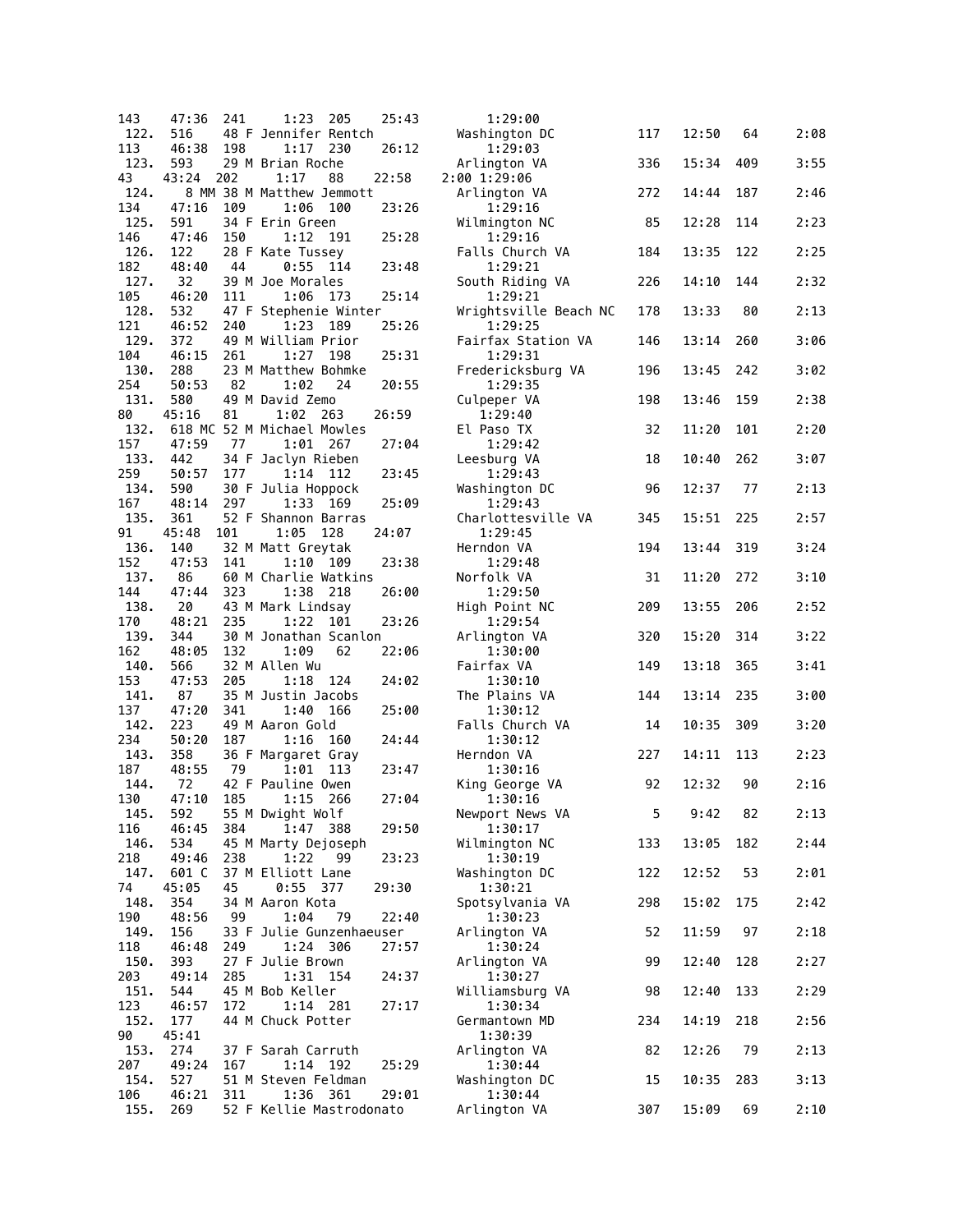| 148  | 47:48       | 221           | 1:20<br>143               | 24:20 | 1:30:45           |     |       |     |      |
|------|-------------|---------------|---------------------------|-------|-------------------|-----|-------|-----|------|
| 156. | 203         |               | 48 F Kris Toomey          |       | Zionsville PA     | 62  | 12:06 | 117 | 2:24 |
| 189  | 48:56       | 302           | 1:34<br>220               | 26:02 | 1:30:59           |     |       |     |      |
| 157. | 214         |               | 33 M Chris Johnson        |       | Centreville VA    | 81  | 12:25 | 176 | 2:42 |
| 272  | 51:34       | 242           | 1:23<br>92                | 23:10 | 1:31:12           |     |       |     |      |
| 158. | 289         |               | 51 M George Sabol         |       | Virginia Beach VA | 235 | 14:20 | 60  | 2:04 |
| 169  | 48:19       | 29            | $0:52$ 203                | 25:39 | 1:31:13           |     |       |     |      |
| 159. | 299         |               | 51 M Dennis Myers         |       | Chesapeake VA     | 168 | 13:27 | 234 | 3:00 |
| 179  | 48:34       | 304           | 1:34 159                  | 24:43 | 1:31:16           |     |       |     |      |
| 160. | 243         |               | 41 F Nicole Goerge        |       | Ruckersville VA   | 469 | 17:54 | 25  | 1:49 |
| 177  | 48:32       | 98            | 1:04<br>59                | 21:59 | 1:31:16           |     |       |     |      |
| 161. | 41          |               | 64 M Brad Metcalf         |       | Richmond VA       | 243 | 14:26 | 62  | 2:05 |
| 166  | 48:11       | 239           | 1:23<br>171               | 25:14 | 1:31:17           |     |       |     |      |
| 162. | 224         |               | 33 F Megan Carney         |       | Arlington VA      | 124 | 12:55 | 83  | 2:14 |
| 110  | 46:31       | 166           | 1:14 337                  | 28:30 | 1:31:22           |     |       |     |      |
| 163. | 421         |               | 36 F Carolyn Basista      |       | Washington DC     | 138 | 13:09 | 230 | 2:59 |
| 164  | 48:10       | 336           | 1:39<br>194               | 25:29 | 1:31:23           |     |       |     |      |
| 164. | 126         |               | 44 M Adam Ruben           |       | Washington DC     | 152 | 13:19 | 143 | 2:31 |
| 236  | 50:24       | 232           | 1:22<br>115               | 23:50 | 1:31:24           |     |       |     |      |
| 165. | 400         |               | 57 M Ben Foy              |       | Murrysville PA    | 136 | 13:08 | 105 | 2:20 |
| 184  | 48:47       | 216           | 1:19<br>214               | 25:54 | 1:31:26           |     |       |     |      |
| 166. | 294         |               | 56 F Connie Maxwell       |       | Newport News VA   | 180 | 13:34 | 115 | 2:23 |
| 72   | 45:03       | 146           | 1:10 371                  | 29:21 | 1:31:30           |     |       |     |      |
| 167. |             |               | 632 A 28 F Samantha Mader |       |                   |     | 13:21 | 214 | 2:54 |
|      |             |               |                           |       | Arlington VA      | 160 |       |     |      |
| 99   | 46:06       | 244           | 1:23<br>308               | 27:59 | 1:31:41           |     |       |     |      |
| 168. | 480         |               | 27 M Jonathan Montet      |       | Washington DC     | 109 | 12:45 | 96  | 2:18 |
| 174  | 48:26       | 225           | 1:21 255                  | 26:53 | 1:31:41           |     |       |     |      |
| 169. | 125         |               | 31 F Jennifer Tucker      |       | Stafford VA       | 287 | 14:54 | 37  | 1:55 |
| 204  | 49:15       | 73            | 1:01<br>157               | 24:41 | 1:31:43           |     |       |     |      |
| 170. | 266         |               | 34 M Jeff Berggren        |       | Alexandria VA     | 355 | 15:59 | 295 | 3:17 |
| 128  | 47:05       | 127           | 1:08 139                  | 24:16 | 1:31:43           |     |       |     |      |
| 171. | 64          |               | 29 M Jordan Kwok          |       | Washington DC     | 399 | 16:35 | 158 | 2:38 |
| 186  | 48:49       | 113           | 1:06<br>82                | 22:48 | 1:31:54           |     |       |     |      |
| 172. | 475         |               | 66 M Larry Atkins         |       | Washington DC     | 259 | 14:35 | 275 | 3:10 |
| 115  | 46:38       | 399           | 1:53<br>- 206             | 25:45 | 1:31:59           |     |       |     |      |
| 173. | 50          |               | 37 M Stephen Wooten       |       | Reston VA         | 392 | 16:30 | 247 | 3:02 |
| 109  | 46:29       | 227           | 1:21<br>155               | 24:40 | 1:32:00           |     |       |     |      |
| 174. | 573         |               | 34 M Daniel Alvarez       |       | Washington DC     | 351 | 15:55 | 208 | 2:52 |
| 82   | 45:28       | 326           | 1:38 233                  | 26:16 | 1:32:07           |     |       |     |      |
| 175. | 401         |               | 37 M Roger Torres         |       | Washington DC     | 380 | 16:20 | 327 | 3:28 |
| 192  | 48:57       | 373           | 1:46<br>52                | 21:48 | 1:32:16           |     |       |     |      |
| 176. | 545         |               | 15 M Michael Keller       |       | Williamsburg VA   | 41  | 11:40 | 191 | 2:48 |
| 230  | 50:14       | 90            | 1:03<br>244               | 26:34 | 1:32:17           |     |       |     |      |
| 177. | 552         |               | 17 F Kara Kendall         |       | Oak Hill VA       | 212 | 13:58 | 271 | 3:10 |
| 298  | 52:33       | 106           | 1:05<br>45                | 21:34 | 1:32:17           |     |       |     |      |
| 178. | 238         |               | 32 M Robert Garnsey       |       | Ashburn VA        | 185 | 13:37 | 322 | 3:26 |
| 289  | 52:16       | 343           | 1:40<br>36                | 21:30 | 1:32:27           |     |       |     |      |
| 179. | 525         |               | 52 M Chris Wilmot         |       | Warrenton VA      | 139 | 13:09 | 509 | 4:48 |
| 195  | 49:00       | 11            | 0:44<br>162               | 24:51 | 1:32:30           |     |       |     |      |
| 180. | 130         |               | 44 M Steve Elsberg        |       | Arlington VA      | 398 | 16:34 | 304 | 3:19 |
| 155  | 47:57       | 459           | 2:06<br>76                | 22:37 | 1:32:32           |     |       |     |      |
|      | May-11-2014 | $12:11:14$ pm |                           |       |                   |     |       |     |      |

|                          |  | Page |
|--------------------------|--|------|
| COMBLETE OVERALL BECHLTC |  |      |

|      |                        |           |                          |         |       | COMPLETE OVERALL RESULTS              |                  |      |           |      |      |
|------|------------------------|-----------|--------------------------|---------|-------|---------------------------------------|------------------|------|-----------|------|------|
|      |                        |           |                          |         |       | 2014 Kinetic Sprint Triathlon 2014    |                  |      |           |      |      |
|      |                        |           |                          |         |       | Spotsylvania, VA 5/11/14 9:00am       |                  |      |           |      |      |
|      |                        |           |                          |         |       | Directed By Virginia Triathlon Series |                  |      |           |      |      |
|      | Place Bib Co Ag S NAME |           |                          |         |       | city/state                            |                  | Rank | SWIM Rank |      | T1   |
| Rank |                        | Bike Rank |                          | T2 Rank |       | RUN PENALTY                           | TIME DO          |      |           |      |      |
|      |                        |           |                          |         |       |                                       |                  |      |           |      |      |
|      |                        |           |                          |         |       |                                       |                  |      |           |      |      |
| 181. | 558                    |           | 45 M Ferris Salhab       |         |       |                                       | Manakin Sabot VA | 285  | 14:53     | 290  | 3:15 |
| 200  | 49:09                  | 237       | 1:22 122                 |         | 23:57 |                                       | 1:32:35          |      |           |      |      |
| 182. | 582                    |           | 38 F Courtney Inglefield |         |       | Reston VA                             |                  | 282  | 14:52 219 |      | 2:56 |
| 165  | 48:11                  | 275       | 1:29 179                 |         | 25:17 |                                       | 1:32:43          |      |           |      |      |
| 183. | 139                    |           | 29 F Kristen Klesh       |         |       | Arlington VA                          |                  | 378  | 16:18     | -138 | 2:29 |
| 185  | 48:48                  | 218       | 1:19 117                 |         | 23:52 |                                       | 1:32:45          |      |           |      |      |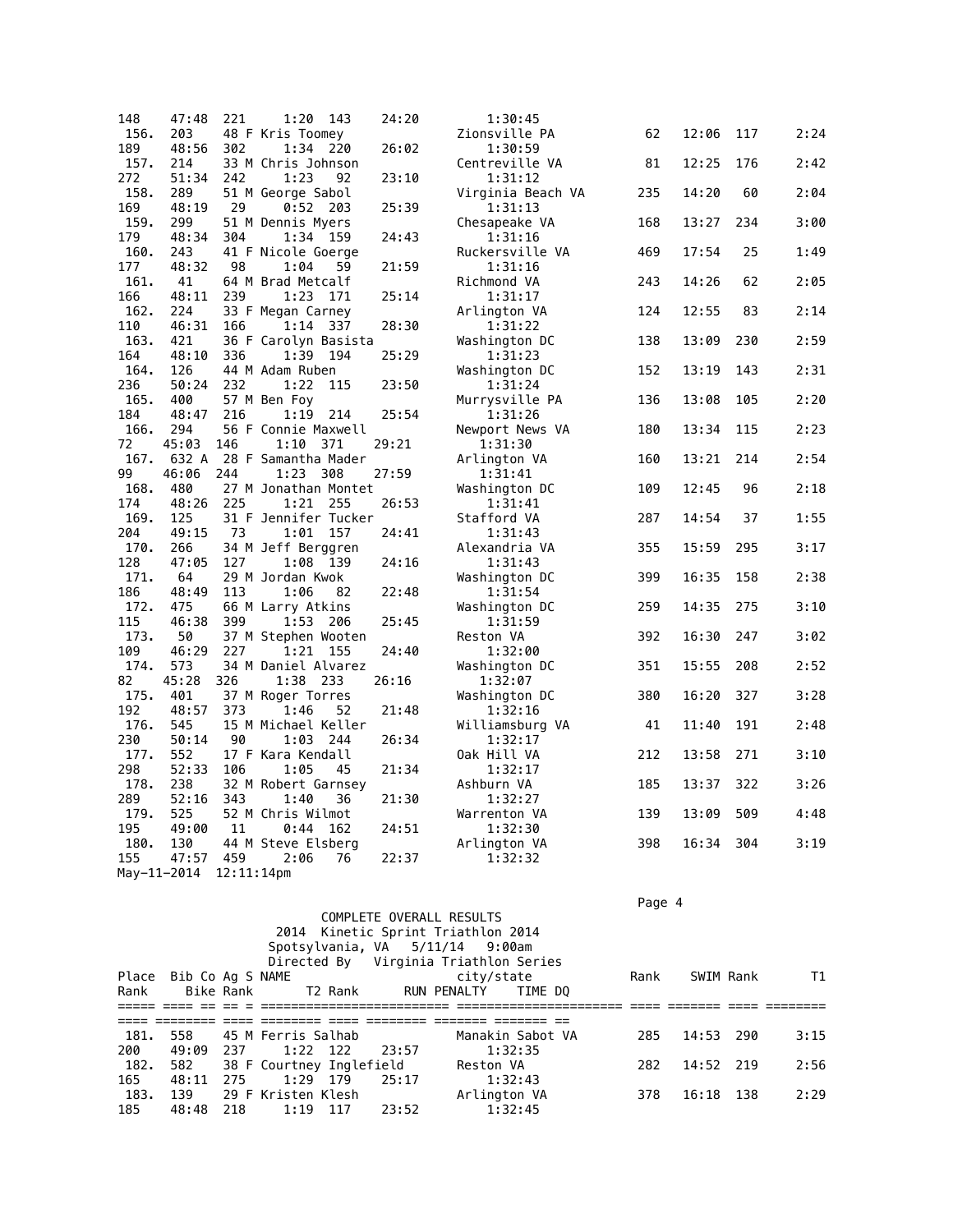| 184.        | 303          |                | 53 M Brian Leonard                     |       | Oak Hill VA                | 255 | 14:35 | 278 | 3:12 |
|-------------|--------------|----------------|----------------------------------------|-------|----------------------------|-----|-------|-----|------|
| 199         | 49:08        | 354            | 1:42<br>132                            | 24:12 | 1:32:46                    |     |       |     |      |
| 185.<br>198 | 731<br>49:05 | 149            | 51 M Leonard Bechtel<br>1:12 249       | 26:43 | Arlington VA               | 111 | 12:47 | 249 | 3:03 |
| 186.        | 280          |                | 47 M Brian Smith                       |       | 1:32:48<br>Radford VA      | 220 | 14:03 | 125 | 2:27 |
| 255         | 50:53        | 306            | 1:34<br>121                            | 23:57 | 1:32:53                    |     |       |     |      |
| 187.        | 352          |                | 49 F Alison Simon                      |       | Washington DC              | 293 | 14:58 | 104 | 2:20 |
| 191         | 48:57        | 76             | 1:01<br>209                            | 25:47 | 1:33:00                    |     |       |     |      |
| 188.<br>141 | 415<br>47:26 |                | 61 M Barry Dicicco<br>$1:07$ 341       |       | Oakton VA                  | 161 | 13:24 | 155 | 2:35 |
| 189.        | 357          | 116            | 34 M Jason Miller                      | 28:33 | 1:33:03<br>Suffolk VA      | 87  | 12:30 | 110 | 2:22 |
| 216         | 49:44        | 71             | 1:01<br>- 289                          | 27:33 | 1:33:07                    |     |       |     |      |
| 190.        |              |                | 614 MC 47 M David McCready             |       | Arlington VA               | 137 | 13:08 | 265 | 3:08 |
| 256<br>191. | 50:56<br>346 | 117            | 1:07 163<br>31 M Greg Mowles           | 24:51 | 1:33:09<br>Alexandria VA   | 102 | 12:41 | 209 | 2:52 |
| 292         | 52:20        | 102            | 1:05<br>141                            | 24:17 | 1:33:14                    |     |       |     |      |
| 192.        | 239          |                | 33 F Addie Schroeder                   |       | Arlington VA               | 332 | 15:30 | 243 | 3:02 |
| 124         | 47:00        | 479            | 2:16<br>199                            | 25:31 | 1:33:16                    |     |       |     |      |
| 193.<br>136 | 347<br>47:19 | 210            | 45 M Mark Miller<br>1:18<br>- 360      | 28:57 | Arlington VA<br>1:33:19    | 148 | 13:15 | 142 | 2:31 |
| 194.        | 417          |                | 31 F Rachael Bosch                     |       | Washington DC              | 343 | 15:47 | 118 | 2:24 |
| 193         | 48:57        | 68             | 1:00<br>178                            | 25:16 | 1:33:22                    |     |       |     |      |
| 195.        | 229          |                | 28 M Craig Herlihy                     |       | Arlington VA               | 203 | 13:51 | 183 | 2:45 |
| 260         | 51:01        | 289            | 1:31 137                               | 24:15 | 1:33:22                    |     |       |     |      |
| 196.<br>226 | 50:06        | 245            | 622 MC 48 M Todd Smith<br>1:24 223     | 26:08 | Lorton VA<br>1:33:23       | 155 | 13:20 | 126 | 2:27 |
| 197.        | 385          |                | 34 M Brett Miller                      |       | Fairfax VA                 | 125 | 12:57 | 215 | 2:54 |
| 223         | 49:58        | $\overline{7}$ | $0:42$ 260                             | 26:58 | 1:33:27                    |     |       |     |      |
| 198.        | 487          |                | 29 M Andrew Clement                    |       | Washington DC              | 120 | 12:51 | 93  | 2:18 |
| 319<br>199. | 53:10<br>335 | 236            | 1:22<br>116<br>64 M David Conover      | 23:50 | 1:33:29<br>Great Falls VA  | 240 | 14:24 | 20  | 1:48 |
| 172         | 48:24        | 291            | 1:32 285                               | 27:26 | 1:33:32                    |     |       |     |      |
| 200.        | 58           |                | 47 M J. Michael Monaco                 |       | Edgewater MD               | 30  | 11:19 | 168 | 2:41 |
| 196<br>201. | 49:03<br>100 | 416            | 1:56<br>-343<br>37 F Elizabeth Coleman | 28:36 | 1:33:33                    | 368 | 16:10 | 233 | 3:00 |
| 126         | 47:03        | 203            | 1:17<br>228                            | 26:10 | Washington DC<br>1:33:38   |     |       |     |      |
| 202.        | 90           |                | 41 F Andrea Latell                     |       | Irvington VA               | 73  | 12:17 | 123 | 2:25 |
| 142         | 47:35        | 352            | 1:41 389                               | 29:55 | 1:33:51                    |     |       |     |      |
| 203.<br>221 | 329<br>49:55 | 120            | 42 M Christopher Brown<br>1:07 351     | 28:46 | Broad Run VA<br>1:33:52    | 40  | 11:39 | 124 | 2:26 |
| 204.        | 71           |                | 39 M Timothy Huddleston                |       | Arlington VA               | 217 | 14:02 | 363 | 3:39 |
| 296         | 52:30        | 233            | 1:22<br>75                             | 22:33 | 1:34:05                    |     |       |     |      |
| 205.        | 160          |                | 29 F Sarah Ganslein                    |       | Washington DC              | 195 | 13:44 | 361 | 3:38 |
| 219<br>206. | 49:47<br>77  | 492            | 2:23<br>153<br>46 M David Koppenhaver  | 24:35 | 1:34:06<br>Chesapeake VA   | 175 | 13:32 | 57  | 2:03 |
| 139         | 47:24        | 194            | 1:16 393                               | 30:00 | 1:34:13                    |     |       |     |      |
| 207.        | 92           |                | 45 F Holly Northup                     |       | Newport News VA            | 43  | 11:43 | 68  | 2:10 |
| 273         | 51:35        | 133            | 1:09 297                               | 27:40 | 1:34:15                    |     |       |     |      |
| 208.<br>373 | 457<br>54:50 | 334            | 31 F Sika Henry<br>1:39<br>26          | 21:00 | Newport News VA<br>1:34:15 | 174 | 13:31 | 293 | 3:16 |
| 209.        | 366          |                | 20 M Timothy Hensel                    |       | College Park MD            | 247 | 14:31 | 190 | 2:47 |
| 304         | 52:52        | 32             | 0:53<br>93                             | 23:16 | 1:34:17                    |     |       |     |      |
| 210.        | 559          |                | 48 M David Moston                      |       | Manassas VA                | 309 | 15:11 | 354 | 3:37 |
| 122<br>211. | 46:55<br>220 | 475            | 2:15 241<br>43 F Alice Cunin           | 26:25 | 1:34:22<br>Norfolk VA      | 189 | 13:40 | 251 | 3:04 |
| 332         | 53:29        |                |                                        |       | 1:34:23                    |     |       |     |      |
| 212.        | 569          |                | 47 M Joel Brou                         |       | Washington DC              | 377 | 16:18 | 267 | 3:09 |
| 163<br>213. | 48:06        | 357            | 1:43 170                               | 25:12 | 1:34:26                    |     |       |     |      |
| 176         | 432<br>48:31 | 52             | 29 M Daniel Davis<br>$0:57$ 265        | 27:02 | Alexandria VA<br>1:34:33   | 326 | 15:25 | 166 | 2:40 |
| 214.        | 174          |                | 45 F Stephanie Seiberg                 |       | Bethesda MD                | 228 | 14:14 | 150 | 2:34 |
| 228         | 50:11        | 230            | 1:22 242                               | 26:25 | 1:34:45                    |     |       |     |      |
| 215.<br>241 | 383<br>50:28 | 190            | 33 M Erik Ruselowski<br>1:16 270       | 27:06 | Washington DC<br>1:34:52   | 182 | 13:35 | 137 | 2:29 |
| 216.        | 105          |                | 33 M Jarrett Conway                    |       | Alexandria VA              | 279 | 14:50 | 202 | 2:51 |
| 160         | 48:02        | 161            | 1:13 307                               | 27:58 | 1:34:53                    |     |       |     |      |
| 217.        | 476          |                | 29 F Lannie Marsh                      |       | Arlington VA               | 171 | 13:28 | 116 | 2:24 |
| 328         | 53:22        | 74             | 1:01 158                               | 24:41 | 1:34:55                    |     |       |     |      |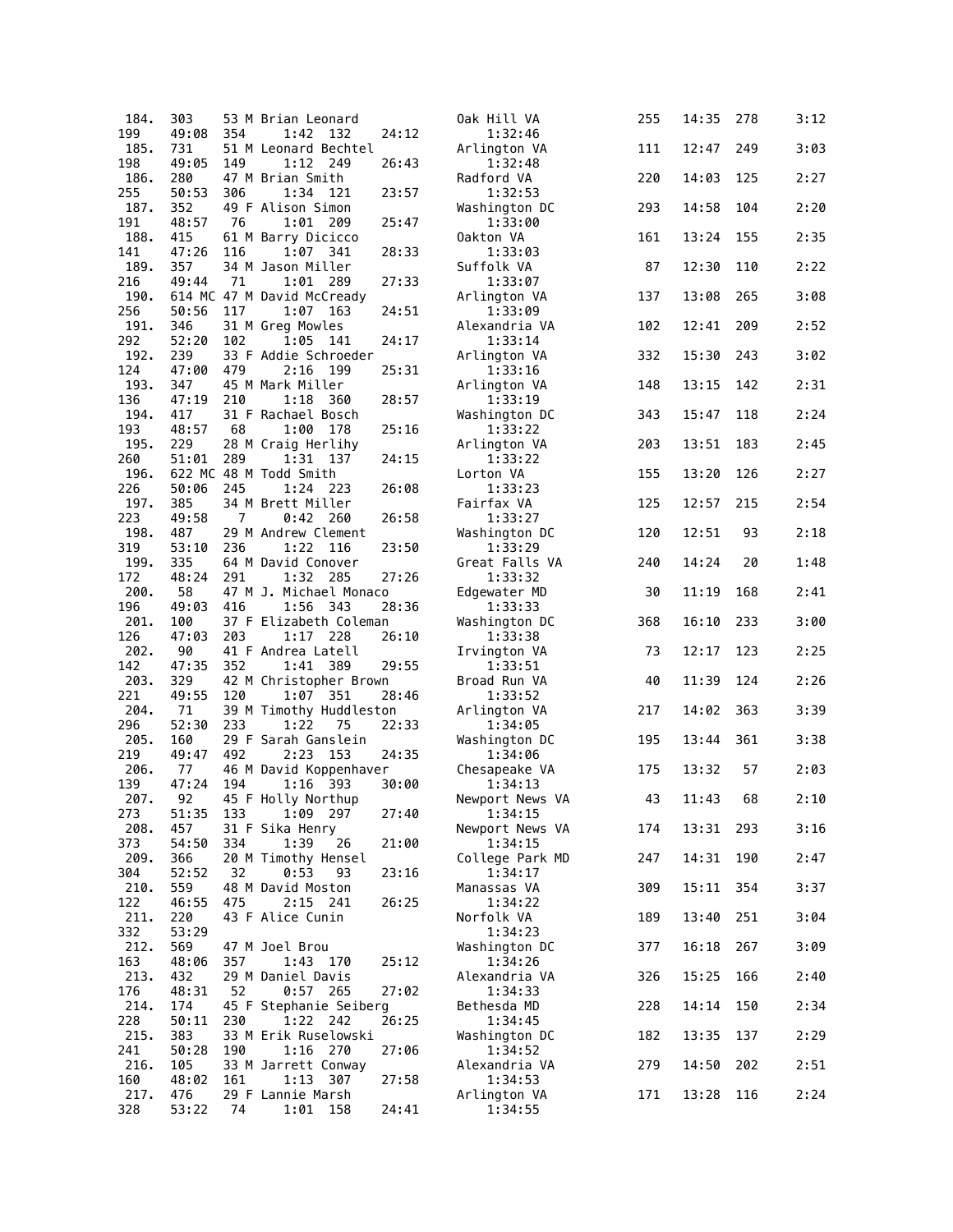| 218.        | 446   |               | 14 M Brandon Baumgartner |     |       | Alexandria VA    | 210 | 13:57 | 302 | 3:18 |
|-------------|-------|---------------|--------------------------|-----|-------|------------------|-----|-------|-----|------|
| 263         | 51:05 | 168           | 1:14 188                 |     | 25:26 | 1:34:58          |     |       |     |      |
| 219.        | 374   |               | 40 M Matthew Gotlin      |     |       | Owings Mills MD  | 269 | 14:42 | 424 | 3:59 |
| 188         | 48:55 | 279           | 1:30                     | 215 | 25:56 | 1:35:00          |     |       |     |      |
| 220.        | 226   |               | 31 M Patrick Crile       |     |       | Arlington VA     | 319 | 15:19 | 311 | 3:21 |
| 194         | 48:59 | 356           | 1:43 204                 |     | 25:41 | 1:35:01          |     |       |     |      |
| 221.        | 493   |               | 44 M Jim Foote           |     |       | Waldorf MD       | 382 | 16:21 | 298 | 3:17 |
| 156         | 47:58 | 207           | 1:18 229                 |     | 26:11 | 1:35:03          |     |       |     |      |
| 222.        | 252   |               | 31 F Megan Sowder-Staley |     |       | Washington DC    | 169 | 13:27 | 291 | 3:16 |
| 225         | 50:01 | 427           | 1:58 240                 |     | 26:23 | 1:35:03          |     |       |     |      |
| 223.        | 433   |               | 50 F Martha Howar        |     |       | Leesburg VA      | 265 | 14:39 | 384 | 3:47 |
| 237         | 50:24 | 401           | 1:53                     | 147 | 24:28 | 1:35:08          |     |       |     |      |
| 224.        | 53    |               | 45 F Emily Armstrong     |     |       | Rockville MD     | 409 | 16:48 | 257 | 3:05 |
| 117         | 46:48 | 309           | 1:35 261                 |     | 26:59 | 1:35:14          |     |       |     |      |
| 225.        | 404   |               | 32 M Alexander Bailey    |     |       | Washington DC    | 179 | 13:33 | 194 | 2:49 |
| 320         | 53:11 | 317           | 1:37 130                 |     | 24:08 | 1:35:16          |     |       |     |      |
| 226.        | 377   |               | 30 F Carolyn Kilkus      |     |       | Bethesda MD      | 127 | 13:01 | 332 | 3:30 |
| 365         | 54:33 | 15            | 0:48                     | 102 | 23:27 | 1:35:17          |     |       |     |      |
| 227.        | 522   |               | 41 M Vijay Dsouza        |     |       | Washington DC    | 318 | 15:19 | 398 | 3:52 |
| 220         | 49:52 | 466           | 2:11 140                 |     | 24:17 | 1:35:28          |     |       |     |      |
| 228.        |       |               | 1 MM 36 M Jay Sterrett   |     |       | Alexandria VA    | 339 | 15:37 | 165 | 2:40 |
| 214         | 49:38 | 290           | 1:32 221                 |     | 26:04 | 1:35:29          |     |       |     |      |
| 229.        | 553   |               | 16 F Casey Kendall       |     |       | Oak Hill VA      | 211 | 13:58 | 274 | 3:10 |
| 420         | 56:55 | 38            | 0:54                     | 22  | 20:35 | 1:35:30          |     |       |     |      |
| 230.        | 248   |               | 30 M Brian Klesh         |     |       | Arlington VA     | 331 | 15:30 | 237 | 3:01 |
| 149         | 47:49 | 278           | 1:30 301                 |     | 27:45 | 1:35:32          |     |       |     |      |
| 231.        | 461   |               | 40 M Sam Salhab          |     |       | Manakin Sabot VA | 276 | 14:46 | 357 | 3:38 |
| 140         | 47:24 | 485           | 2:18                     | 286 | 27:29 | 1:35:33          |     |       |     |      |
| 232.        | 192   |               | 44 M Matthew Leger       |     |       | Arlington VA     | 242 | 14:26 | 264 | 3:08 |
| 275         | 51:36 | 165           | 1:14                     | 172 | 25:14 | 1:35:35          |     |       |     |      |
| 233.        | 230   |               | 28 F Jennifer Weaver     |     |       | Chantilly VA     | 79  | 12:23 | 317 | 3:23 |
| 344         | 53:49 | 8             | 0:42                     | 183 | 25:22 | 1:35:37          |     |       |     |      |
| 234.        | 596   |               | 55 F Ellen Guinther      |     |       | Richmond VA      | 50  | 11:54 | 227 | 2:58 |
| 338         | 53:43 | 353           | 1:41                     | 190 | 25:26 | 1:35:40          |     |       |     |      |
| 235.        | 466   |               | 48 M Mark Howsham        |     |       | Oakton VA        | 283 | 14:52 | 507 | 4:46 |
| 120         | 46:52 | 504           | 2:30                     | 252 | 26:47 | 1:35:45          |     |       |     |      |
| 236.        | 497   |               | 48 F Jami Callahan-Brill |     |       | Hampton VA       | 121 | 12:51 | 185 | 2:46 |
| 279         | 51:58 | 266           | 1:28                     | 259 | 26:57 | 1:35:58          |     |       |     |      |
| 237.        | 368   |               | 32 M Matt Roush          |     |       | Alexandria VA    | 115 | 12:49 | 238 | 3:01 |
| 403         | 56:11 | 335           | 1:39                     | 70  | 22:21 | 1:35:59          |     |       |     |      |
| 238.        | 159   |               | 33 M Elvis Stumbergs     |     |       | Washington DC    | 403 | 16:42 | 399 | 3:52 |
| 206         | 49:21 | 359           | 1:43                     | 145 | 24:24 | 1:36:00          |     |       |     |      |
| 239.        | 178   |               | 56 M Mark Ryan           |     |       | Manassas VA      | 158 | 13:21 | 132 | 2:28 |
| 205         | 49:16 | 402           | 1:53 368                 |     | 29:10 | 1:36:06          |     |       |     |      |
| 240.        | 163   |               | 34 M Daniel Deller       |     |       | Reston VA        | 306 | 15:09 | 248 | 3:02 |
| 286         | 52:07 | 255           | 1:26                     | 150 | 24:30 | 1:36:13          |     |       |     |      |
| May-11-2014 |       | $12:11:14$ pm |                          |     |       |                  |     |       |     |      |

Page 5 - Page 5 - Page 5 - Page 5 - Page 5 - Page 5 - Page 5 - Page 5 - Page 5 - Page 5 - Page 5

|       |     |                                     |                                                                                                                                                                                     |                                                    |                                                                                                                                |                                                                                               |       | T1                                                    |
|-------|-----|-------------------------------------|-------------------------------------------------------------------------------------------------------------------------------------------------------------------------------------|----------------------------------------------------|--------------------------------------------------------------------------------------------------------------------------------|-----------------------------------------------------------------------------------------------|-------|-------------------------------------------------------|
|       |     |                                     |                                                                                                                                                                                     |                                                    |                                                                                                                                |                                                                                               |       |                                                       |
|       |     |                                     |                                                                                                                                                                                     |                                                    |                                                                                                                                |                                                                                               |       |                                                       |
| 607 C |     |                                     |                                                                                                                                                                                     | Arlington VA                                       | 257                                                                                                                            |                                                                                               |       | 3:29                                                  |
| 50:57 | 441 |                                     | 25:16                                                                                                                                                                               | 1:36:16                                            |                                                                                                                                |                                                                                               |       |                                                       |
| 594   |     |                                     |                                                                                                                                                                                     |                                                    | 254                                                                                                                            |                                                                                               | 261   | 3:07                                                  |
| 51:02 | 264 |                                     |                                                                                                                                                                                     | 1:36:17                                            |                                                                                                                                |                                                                                               |       |                                                       |
| 529   |     |                                     |                                                                                                                                                                                     | McLean VA                                          | 93                                                                                                                             |                                                                                               |       | 3:27                                                  |
| 53:03 | 414 |                                     |                                                                                                                                                                                     | 1:36:18                                            |                                                                                                                                |                                                                                               |       |                                                       |
| 507   |     |                                     |                                                                                                                                                                                     | Herndon VA                                         | 244                                                                                                                            |                                                                                               | 286   | 3:15                                                  |
| 50:50 | 287 |                                     | 26:18                                                                                                                                                                               | 1:36:19                                            |                                                                                                                                |                                                                                               |       |                                                       |
|       |     |                                     |                                                                                                                                                                                     |                                                    | 305                                                                                                                            |                                                                                               | 490   | 4:37                                                  |
| 51:17 | 95  |                                     | 24:15                                                                                                                                                                               | 1:36:20                                            |                                                                                                                                |                                                                                               |       |                                                       |
|       |     |                                     |                                                                                                                                                                                     | Arlington VA                                       | 300                                                                                                                            | 15:05                                                                                         | 193   | 2:49                                                  |
|       |     | Place Bib Co Ag S NAME<br>Bike Rank | 34 M Sted Garber<br>2:02 177<br>39 F Andrea Wuebker<br>1:27 225<br>32 M Joshua Morin<br>1:55 184<br>$1:31$ 234<br>693 NM 47 M Jeff Olnhausen<br>1:04 136<br>688 NM 33 M Eric Medoff | T2 Rank<br>26:08<br>25:22<br>53 F Cynthia Revesman | COMPLETE OVERALL RESULTS<br>2014 Kinetic Sprint Triathlon 2014<br>Spotsylvania, VA 5/11/14 9:00am<br>city/state<br>RUN PENALTY | Directed By Virginia Triathlon Series<br>Rank<br>TIME DO<br>Minneapolis MN<br>Falls Church VA | 15:08 | SWIM Rank<br>14:35 328<br>14:35<br>12:32 324<br>14:27 |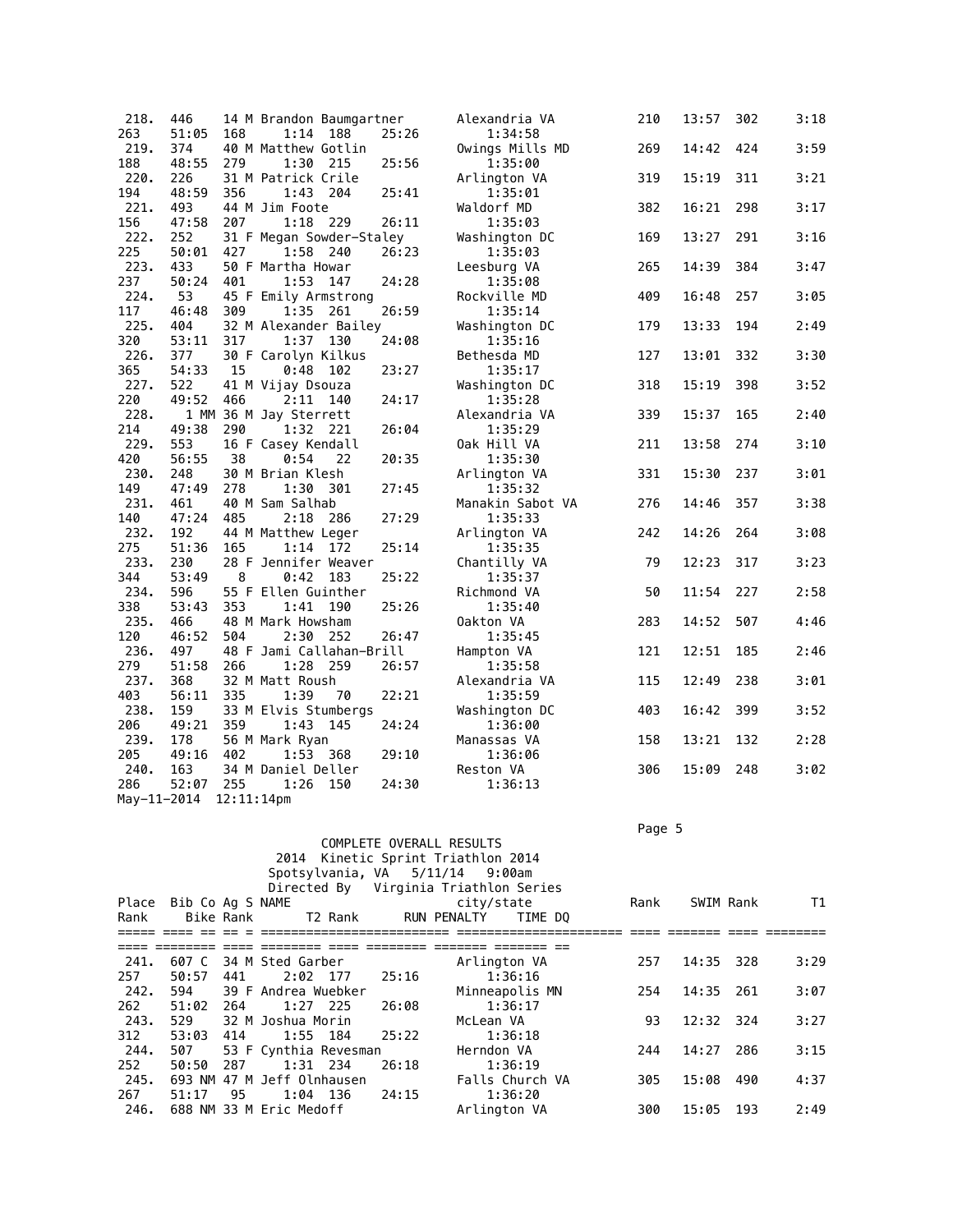| 217         | 49:45        | 174 | 1:14<br>287                            | 27:32 | 1:36:23                      |     |           |     |      |
|-------------|--------------|-----|----------------------------------------|-------|------------------------------|-----|-----------|-----|------|
| 247.<br>248 | 244<br>50:41 | 191 | 30 F Adrianne Brakefield<br>$1:16$ 321 | 28:13 | Washington Dc DC<br>1:36:27  | 200 | 13:49     | 140 | 2:31 |
| 248.        | 479          |     | 26 F Alexis Levinson                   |       | Washington DC                | 294 | 14:59     | 359 | 3:38 |
| 240<br>249. | 50:28<br>83  | 444 | 2:03 186<br>50 M Kylor Whitaker        | 25:24 | 1:36:30<br>Haymarket VA      | 278 | 14:48     | 99  | 2:19 |
| 235         | 50:22        | 152 | 1:12 305                               | 27:52 | 1:36:32                      |     |           |     |      |
| 250.<br>212 | 147<br>49:35 | 387 | 54 M Thomas Black<br>1:48<br>-387      | 29:50 | Vienna VA<br>1:36:35         | 60  | 12:05     | 305 | 3:19 |
| 251.        | 198          |     | 36 M Daniel Beaman                     |       | Alexandria VA                | 565 | 23:59     | 239 | 3:01 |
| 19<br>252.  | 41:53<br>240 | 271 | 1:29 236<br>50 M Alex Tait             | 26:18 | 1:36:39<br>Silver Spring MD  | 239 | 14:24     | 289 | 3:15 |
| 266         | 51:17        | 433 | 2:00 208                               | 25:45 | 1:36:39                      |     | 16:55     |     |      |
| 253.<br>367 | 184<br>54:38 | 35  | 20 M Erik Auer<br>0:54<br>53           | 21:49 | Arlington VA<br>1:36:44      | 415 |           | 139 | 2:30 |
| 254.<br>161 | 30<br>24:47  |     | 39 M Michiel Van Zadel<br>1:36:51      |       | Sterling VA                  | 411 | 16:49     |     |      |
| 255.        | 75           |     | 51 M Rj Redstrom                       |       | Powhatan VA                  | 250 | 14:32     | 186 | 2:46 |
| 232<br>256. | 50:18<br>464 | 281 | 1:30 302<br>43 F Lynette Mason         | 27:48 | 1:36:52<br>Norfolk VA        | 308 | 15:10     | 250 | 3:03 |
| 249         | 50:41        | 405 | 1:53 231                               | 26:14 | 1:36:59                      |     |           |     |      |
| 257.<br>197 | 395<br>49:04 | 246 | 25 M Bryan Nolan<br>1:24 246           | 26:39 | Arlington VA<br>1:37:00      | 414 | 16:54     | 236 | 3:01 |
| 258.        | 149          |     | 33 M Alex Chisholm                     |       | Reston VA                    | 90  | 12:31     | 256 | 3:05 |
| 270<br>259. | 51:29<br>371 | 286 | 1:31 331<br>28 M Torrey Smith          | 28:27 | 1:37:01<br>Arlington VA      | 128 | 13:02     | 368 | 3:41 |
| 364         | 54:32        | 303 | 1:34 135                               | 24:14 | 1:37:02                      |     |           |     |      |
| 260.<br>114 | 18<br>46:38  | 315 | 49 F Shannon Baird<br>1:37<br>340      | 28:33 | Falls Church VA<br>1:37:02   | 456 | 17:43     | 147 | 2:33 |
| 261.<br>265 | 124<br>51:16 | 178 | 48 F Michele Potter<br>$1:14$ 237      | 26:20 | Germantown MD<br>1:37:11     | 248 | 14:32     | 394 | 3:51 |
| 262.        | 61           |     | 31 F Lisa Kohl                         |       | Washington DC                | 159 | 13:21     | 241 | 3:02 |
| 306<br>263. | 53:00<br>133 | 200 | 1:17<br>245<br>46 M Paul Le            | 26:35 | 1:37:13<br>Potomac Falls VA  | 363 | 16:06     | 195 | 2:49 |
| 222         | 49:57        | 212 | 1:18<br>- 275                          | 27:09 | 1:37:19                      |     |           |     |      |
| 264.<br>341 | 411<br>53:45 | 457 | 33 M Todd Finkbone<br>2:06<br>19       | 20:29 | Washington DC<br>1:37:25     | 438 | 17:28     | 364 | 3:40 |
| 265.<br>350 | 403<br>53:56 | 400 | 52 M Charlie Penn<br>1:53<br>105       | 23:33 | Fredericksburg VA<br>1:37:48 | 317 | 15:19     | 266 | 3:09 |
| 266.        | 409          |     | 50 M Peter Mattes                      |       | Centreville VA               | 266 | 14:40     | 323 | 3:26 |
| 213<br>267. | 49:38<br>150 | 422 | 1:58<br>- 322<br>31 M Ben Chisholm     | 28:14 | 1:37:54<br>Reston VA         | 107 | 12:44     | 197 | 2:50 |
| 382         | 55:05        | 94  | $1:04$ 232                             | 26:15 | 1:37:56                      |     |           |     |      |
| 268.<br>239 | 50:26        | 469 | 6 MM 42 M Grigory Medina<br>2:13 211   | 25:52 | Norfolk VA<br>1:37:59        | 337 | 15:35     | 410 | 3:55 |
| 269.        | 95           |     | 65 M John Tansey                       |       | Williamsburg VA              | 286 | 14:53     | 151 | 2:34 |
| 158<br>270. | 48:01<br>375 | 282 | 1:30 424<br>45 M David Dolezel         | 31:12 | 1:38:09<br>California MD     | 518 | 19:30 173 |     | 2:42 |
| 209<br>271. | 49:26<br>373 | 137 | 1:09 187<br>36 M Amar Tappouni         | 25:25 | 1:38:11<br>Alexandria VA     | 440 | 17:28     | 356 | 3:38 |
| 242         | 50:29        | 243 | 1:23<br>180                            | 25:17 | 1:38:13                      |     |           |     |      |
| 272.<br>229 | 281<br>50:12 | 351 | 29 M Jaymes Dressel<br>1:41 133        | 24:12 | Apo NY<br>1:38:19            | 519 | 19:35     | 167 | 2:40 |
| 273.        | 499          |     | 31 F Sierra Winser                     |       | King George VA               | 49  | 11:51     | 216 | 2:54 |
| 268<br>274. | 51:23<br>356 | 467 | 2:12 399<br>18 M Nick Polanosky        | 30:10 | 1:38:28<br>Spotsylvania VA   | 199 | 13:48     | 358 | 3:38 |
| 301         | 52:40        | 26  | 0:52<br>- 288                          | 27:33 | 1:38:29                      |     |           |     |      |
| 275.<br>323 | 103<br>53:18 | 226 | 40 F Laure Ray<br>1:21 365             | 29:07 | Richmond VA<br>1:38:44       | 68  | 12:11     | 192 | 2:48 |
| 276.        | 345 C        |     | 28 M Chad Bartlett<br>1:14 332         |       | Gaithersburg MD              | 206 | 13:53     | 245 | 3:02 |
| 288<br>277. | 52:10        | 175 | 677 NF 35 F Laurie Johnson             | 28:27 | 1:38:44<br>Centreville VA    | 417 | 16:56     | 392 | 3:50 |
| 168<br>278. | 48:15<br>425 | 525 | 2:46 273<br>32 F Christy Wahle         | 27:09 | 1:38:54<br>Alexandria VA     | 270 | 14:42     | 172 | 2:41 |
| 317         | 53:10        | 171 | 1:14 272                               | 27:08 | 1:38:54                      |     |           |     |      |
| 279.<br>253 | 478<br>50:51 | 258 | 27 F Kathryn Purdy<br>1:26<br>268      | 27:04 | Arlington VA<br>1:38:56      | 416 | 16:55     | 169 | 2:41 |
| 280.        | 484          |     | 28 F Caroline Phillips                 |       | Washington DC                | 173 | 13:31     | 184 | 2:45 |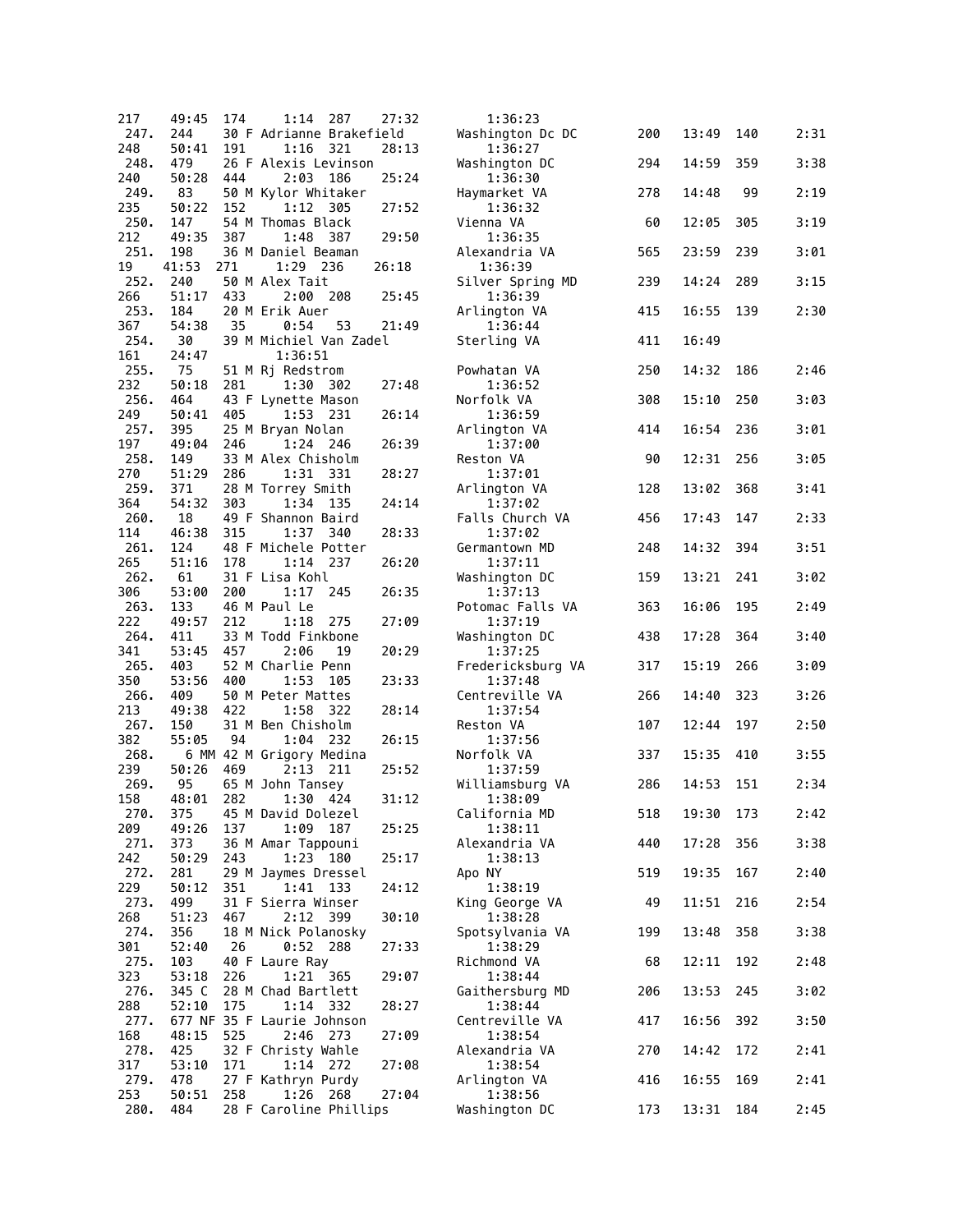| 345         | 53:49 | 154        | 1:12                            | 303 | 27:49 | 1:39:03               |     |       |     |      |
|-------------|-------|------------|---------------------------------|-----|-------|-----------------------|-----|-------|-----|------|
| 281.        | 256   |            | 34 M Jeremy Jensen              |     |       | Washington DC         | 46  | 11:44 | 217 | 2:55 |
| 293         | 52:22 | 199        | $1:17$ 416                      |     | 30:51 | 1:39:07               |     |       |     |      |
| 282.        |       |            | 643 NF 39 F Toni Kerns          |     |       | Washington DC         | 106 | 12:43 | 406 | 3:54 |
| 383         | 55:08 | 119        | $1:07$ 238                      |     | 26:21 | 1:39:11               |     |       |     |      |
| 283.        |       |            | 623 MC 41 M Chad Hamel          |     |       | Falls Church VA       | 364 | 16:07 | 178 | 2:43 |
| 299         | 52:38 | 65         | $0:59$ 278                      |     | 27:13 | 1:39:38               |     |       |     |      |
| 284.        | 330   |            | 35 F Erica Roberts              |     |       | Sterling VA           | 328 | 15:27 | 100 | 2:19 |
| 342         | 53:47 | 270        | 1:28                            | 250 | 26:43 | 1:39:43               |     |       |     |      |
| 285.        | 535   |            | 26 F Sara Larios                |     |       | Washington DC         | 218 | 14:02 | 91  | 2:17 |
| 361         | 54:23 | 283        | 1:31 294                        |     | 27:37 | 1:39:47               |     |       |     |      |
| 286.        | 56    |            | 32 F Amie Quinn                 |     |       | Reston VA             | 219 | 14:02 | 204 | 2:52 |
| 294         | 52:23 | 268        | 1:28 373                        |     | 29:23 | 1:40:06               |     |       |     |      |
| 287.        | 55    |            | 55 M Al Navidi                  |     |       | Rockville MD          | 506 | 18:55 | 297 | 3:17 |
| 210         | 49:30 | 324        | 1:38                            | 257 | 26:55 | 1:40:13               |     |       |     |      |
| 288.        | 211   |            | 49 M Bertrand Rigaldies         |     |       | Charlottesville VA    | 142 | 13:13 | 482 | 4:30 |
| 277         | 51:53 | 491        | 2:22 324                        |     | 28:18 | 1:40:15               |     |       |     |      |
| 289.        | 606 C |            | 31 M Nathan Foley               |     |       | Charlottesville VA    | 396 | 16:32 | 355 | 3:38 |
| 276         | 51:47 | 426        | 1:58                            | 239 | 26:22 | 1:40:15               |     |       |     |      |
| 290.        | 585   |            | 47 M Richard Pittman            |     |       | Ashburn VA            | 299 | 15:03 | 330 | 3:29 |
| 247         | 50:40 | 408        | 1:54                            | 369 | 29:13 | 1:40:17               |     |       |     |      |
| 291.        | 245   |            | 51 F Jennifer Bauerle           |     |       | Charlottesville VA    | 397 | 16:34 | 377 | 3:43 |
| 208         | 49:25 | 409        | 1:54 349                        |     | 28:44 | 1:40:19               |     |       |     |      |
| 292.        | 364   |            | 19 F Laura Miller               |     |       | College Park MD       | 313 | 15:16 | 131 | 2:28 |
| 362         | 54:24 | 147        | $1:10$ 271                      |     | 27:08 | 1:40:24               |     |       |     |      |
| 293.        |       |            | 11 MM 43 M Frederic Tuset-Anres |     |       | Norfolk VA            | 379 | 16:19 | 426 | 4:00 |
| 388         | 55:17 | 308        | 1:34                            | 96  | 23:20 | 1:40:29               |     |       |     |      |
| 294.        | 167   |            | 56 M David Cooper               |     |       | Ashburn VA            | 400 | 16:37 | 244 | 3:02 |
| 261         | 51:02 | 253        | 1:25 330                        |     | 28:26 | 1:40:30               |     |       |     |      |
| 295.        | 186   |            | 36 M Steven Feldstein           |     |       | Washington DC         | 457 | 17:43 | 521 | 5:01 |
| 238         | 50:25 | 493        | $2:23$ 167                      |     | 25:05 | 1:40:34               |     |       |     |      |
| 296.        | 175   |            | 42 M Craig Simpson              |     |       | Great Falls VA        | 463 | 17:47 | 448 | 4:10 |
| 215         | 49:44 | 342        | 1:40 283                        |     | 27:21 | 1:40:40               |     |       |     |      |
| 297.        | 320   |            | 42 F Carolyn Hanson             |     |       | Alexandria VA         | 223 | 14:07 | 326 | 3:28 |
| 335         | 53:35 | 213        | $1:18$ 325                      |     | 28:19 | 1:40:46               |     |       |     |      |
| 298.        | 74    |            | 42 M Kip Prestholdt             |     |       | Alexandria VA         | 80  | 12:24 | 336 | 3:32 |
| 287         | 52:10 | 333        | 1:39 363                        |     | 29:03 | 2:00 1:40:47          |     |       |     |      |
| 299.        | 197   |            | 29 F Brittany Bird              |     |       | Arlington VA          | 61  | 12:05 | 269 | 3:09 |
| 291         | 52:19 | 489        | 2:21                            | 419 | 30:55 | 1:40:48               |     |       |     |      |
| 300.        | 641   |            | 28 F Tessa Winn                 |     |       | Montgomery Village MD | 74  | 12:19 | 277 | 3:12 |
| 282         | 52:04 | 55         | 0:58                            | 445 | 32:20 | 1:40:51               |     |       |     |      |
| May-11-2014 |       | 12:11:14pm |                                 |     |       |                       |     |       |     |      |

Page 6 - Page 6 - Page 6 - Page 6 - Page 6 - Page 6 - Page 6 - Page 6 - Page 6 - Page 6 - Page 6

|       |                  |     |                              |       |       | 2014 Kinetic Sprint Triathlon 2014    |                  |      |           |           |      |
|-------|------------------|-----|------------------------------|-------|-------|---------------------------------------|------------------|------|-----------|-----------|------|
|       |                  |     |                              |       |       | Spotsylvania, VA 5/11/14 9:00am       |                  |      |           |           |      |
|       |                  |     |                              |       |       | Directed By Virginia Triathlon Series |                  |      |           |           |      |
| Place | Bib Co Aq S NAME |     |                              |       |       | city/state                            |                  | Rank |           | SWIM Rank | T1   |
| Rank  |                  |     | Bike Rank T2 Rank            |       |       | RUN PENALTY                           | TIME DO          |      |           |           |      |
|       |                  |     |                              |       |       |                                       |                  |      |           |           |      |
| 301.  | 472              |     | 41 F Sandy Elia              |       |       |                                       | King George VA   | 224  | 14:09     | 189       | 2:47 |
| 271   | 51:29            | 376 | $1:47$ 412                   |       | 30:42 |                                       | 1:40:51          |      |           |           |      |
| 302.  | 296              |     | 33 F Amanda Watkins          |       |       |                                       | Newport News VA  | 418  | 16:57     | 376       | 3:43 |
| 375   | 54:52 148        |     | $1:10$ 142                   |       | 24:19 |                                       | 1:41:00          |      |           |           |      |
| 303.  |                  |     | 15 MF 28 F Jenna Shephard    |       |       |                                       | Fort Belvoir VA  | 304  | 15:08     | 161       | 2:39 |
| 347   | 53:49            | 19  | 0:50 348                     |       | 28:44 |                                       | 1:41:08          |      |           |           |      |
| 304.  | 81               |     | 44 F Lisa Mackem             |       |       | Reston VA                             |                  | 486  | 18:20 273 |           | 3:10 |
| 181   | 48:39            | 390 | 1:49 370                     |       | 29:20 |                                       | 1:41:16          |      |           |           |      |
| 305.  | 213              |     | 27 F Sarah Kennelley         |       |       |                                       | Washington Dc DC | 192  | 13:42     | 44        | 1:58 |
| 418   | 56:53            | 143 | $1:10$ 291                   |       | 27:36 |                                       | 1:41:17          |      |           |           |      |
| 306.  |                  |     | 684 NM 33 M Luke Whittington |       |       | Ashburn VA                            |                  | 474  | 17:57     | 353       | 3:37 |
| 250   | 50:41            | 340 | 1:40 284                     |       | 27:23 |                                       | 1:41:17          |      |           |           |      |
| 307.  | 501              |     | 52 F Kristina Ament          |       |       |                                       | Alexandria VA    | 333  | 15:32 489 |           | 4:37 |
| 243   | 50:35            | 458 | 2:06                         | - 338 | 28:32 |                                       | 1:41:20          |      |           |           |      |
| 308.  | 236              |     | 28 F Sandy Su                |       |       |                                       | Washington DC    | 215  | 14:00     | 468       | 4:21 |
| 340   | 53:44            | 378 | $1:47$ 292                   |       | 27:36 |                                       | 1:41:26          |      |           |           |      |

COMPLETE OVERALL RESULTS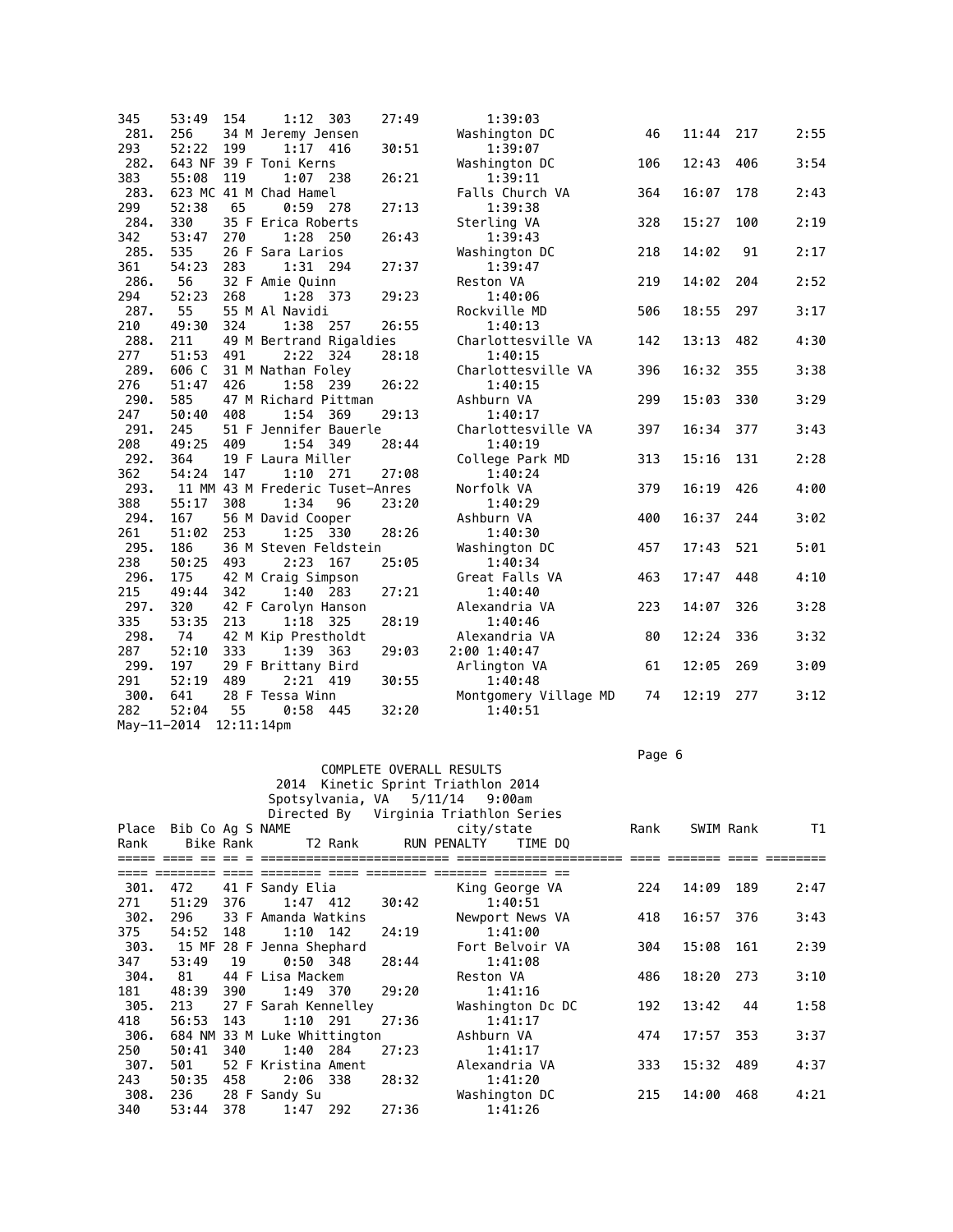| 309.        |              |     | 712 NM 38 M Travis Lefever              |       | Jamestown NC                 | 461 | 17:45 | 461 | 4:16 |
|-------------|--------------|-----|-----------------------------------------|-------|------------------------------|-----|-------|-----|------|
| 201         | 49:11        | 439 | 2:01<br>327                             | 28:23 | 1:41:36                      |     |       |     |      |
| 310.        | 629 A        |     | 39 F Nathalie Behn                      |       | McLean VA                    | 545 | 21:39 | 154 | 2:35 |
| 132         | 47:15        | 173 | 1:14 357                                | 28:54 | 1:41:36                      |     |       |     |      |
| 311.<br>355 | 141<br>54:12 | 476 | 53 M Dave Middleton<br>2:15<br>319      | 28:12 | Ashburn VA<br>1:41:39        | 225 | 14:10 | 205 | 2:52 |
| 312.        | 562          |     | 46 F Brooke Curran                      |       | Alexandria VA                | 510 | 19:01 | 408 | 3:55 |
| 314         | 53:05        | 468 | 2:12<br>106                             | 23:36 | 1:41:46                      |     |       |     |      |
| 313.        | 334          |     | 38 M David Ocasio                       |       | Leesburg VA                  |     |       |     |      |
| 1:42:05     |              |     |                                         |       |                              |     |       |     |      |
| 314.        |              |     | 624 MC 44 M Michael Weber               |       | Virginia Beach VA            | 245 | 14:27 | 316 | 3:22 |
| 325         | 53:20        | 316 | 1:37<br>372                             | 29:22 | 1:42:05                      |     |       |     |      |
| 315.        | 394          |     | 42 M Eugene Guilaran                    |       | Arlington VA                 | 395 | 16:32 | 228 | 2:59 |
| 303         | 52:51        | 121 | 1:08 346                                | 28:41 | 1:42:08                      |     |       |     |      |
| 316.        | 441          |     | 34 F Natalie Kempkey                    |       | Washington DC                | 246 | 14:28 | 423 | 3:59 |
| 258         | 50:57        | 349 | 1:41<br>423                             | 31:07 | 1:42:11                      |     |       |     |      |
| 317.<br>346 | 308<br>53:49 | 545 | 31 F Elizabeth Westbrook<br>3:04<br>176 | 25:15 | Washington DC<br>1:42:19     | 290 | 14:55 | 542 | 5:18 |
| 318.        | 332          |     | 44 F Shira Yoffe                        |       | Washington DC                | 296 | 15:01 | 313 | 3:21 |
| 302         | 52:50        | 495 | 2:24 356                                | 28:50 | 1:42:24                      |     |       |     |      |
| 319.        | 36           |     | 39 M Justin Neroda                      |       | Ashburn VA                   | 538 | 20:53 | 440 | 4:06 |
| 224         | 50:00        | 134 | 1:09 235                                | 26:18 | 1:42:24                      |     |       |     |      |
| 320.        | 396          |     | 34 F Jennifer Medina                    |       | Falls Church VA              | 55  | 12:00 | 349 | 3:35 |
| 421         | 56:55        | 450 | 2:04<br>309                             | 27:59 | 1:42:32                      |     |       |     |      |
| 321.        | 519          |     | 43 M Chris Dickey                       |       | Midlothian VA                | 504 | 18:50 | 452 | 4:12 |
| 161         | 48:05        | 554 | 3:18 317                                | 28:09 | 1:42:32                      |     |       |     |      |
| 322.        | 306          |     | 53 F Janet Janas                        |       | Clifton VA                   | 76  | 12:21 | 179 | 2:43 |
| 406         | 56:25        | 463 | 2:10<br>362                             | 29:02 | 1:42:40                      |     |       |     |      |
| 323.<br>305 | 52:53        | 355 | 696 NM 30 M Matt Holland<br>1:42 354    | 28:49 | Clifton VA<br>1:42:42        | 303 | 15:08 | 453 | 4:12 |
| 324.        |              |     | 681 NF 30 F Katherine Dinterman         |       | Washington DC                | 480 | 18:03 | 348 | 3:35 |
| 278         | 51:58        |     |                                         |       | 1:42:47                      |     |       |     |      |
| 325.        | 386          |     | 32 M Kyle Adams                         |       | Arlington VA                 | 423 | 17:08 | 407 | 3:55 |
| 333         | 53:31        | 318 | 1:37 264                                | 27:00 | 1:43:08                      |     |       |     |      |
| 326.        |              |     | 708 NM 24 M Michael Riccard             |       | Fairfax VA                   | 441 | 17:28 | 387 | 3:47 |
| 269         | 51:28        | 348 | 1:41<br>355                             | 28:50 | 1:43:12                      |     |       |     |      |
| 327.        | 246          |     | 34 F Alison Eddy                        |       | Arlington VA                 | 280 | 14:50 | 478 | 4:28 |
| 227         | 50:09        | 389 | 1:49 434                                | 31:59 | 1:43:13                      |     |       |     |      |
| 328.<br>311 | 489<br>53:02 | 217 | 53 M Edward Lustig<br>1:19              | 30:28 | Charlotte Hall MD            | 297 | 15:02 | 335 | 3:32 |
| 329.        | 93           |     | 406<br>70 M David Gearin                |       | 1:43:21<br>Arlington VA      | 268 | 14:41 | 344 | 3:33 |
| 173         | 48:25        | 498 | 2:25<br>490                             | 34:23 | 1:43:27                      |     |       |     |      |
| 330.        |              |     | 697 NM 45 M Richard Peal                |       | Falls Church VA              | 428 | 17:16 | 405 | 3:54 |
| 353         | 54:08        | 231 | 1:22<br>- 253                           | 26:51 | 1:43:28                      |     |       |     |      |
| 331.        | 37           |     | 19 M Adam Davis                         |       | Midlothian VA                | 302 | 15:08 | 451 | 4:12 |
| 392         | 55:33        | 87  | 1:03<br>- 298                           | 27:41 | 1:43:35                      |     |       |     |      |
| 332.        | 369          |     | 30 M Travis Thekkudan                   |       | Arlington VA                 | 477 | 17:59 | 343 | 3:33 |
| 363         | 54:24        | 393 | 1:49 212                                | 25:54 | 1:43:37                      |     |       |     |      |
| 333.        | 339          |     | 52 M Ray Montgomery                     |       | Hampton VA                   | 237 | 14:21 | 371 | 3:42 |
| 283<br>334. | 52:04<br>496 | 440 | 2:01<br>426<br>27 F Sara Josey          | 31:32 | 1:43:39                      | 314 | 15:17 | 481 | 4:30 |
| 339         | 53:43        | 454 | 2:05 316                                | 28:08 | Fredericksburg VA<br>1:43:41 |     |       |     |      |
| 335.        | 587          |     | 33 M Derrick Rychlik                    |       | Culpeper VA                  | 289 | 14:54 | 487 | 4:34 |
| 316         | 53:09        | 372 | 1:46 376                                | 29:29 | 1:43:51                      |     |       |     |      |
| 336.        | 370          |     | 28 F Aleza Cain                         |       | Arlington VA                 | 140 | 13:11 | 401 | 3:52 |
| 415         | 56:50        | 487 | 2:19 299                                | 27:42 | 1:43:53                      |     |       |     |      |
| 337.        | 676          |     | 38 F Melissa Erickson                   |       | Yorktown VA                  | 489 | 18:21 | 420 | 3:58 |
| 329         | 53:24        | 89  | 1:03 274                                | 27:09 | 1:43:54                      |     |       |     |      |
| 338.        | 194          |     | 33 F Sarah McKenzie                     |       | Arlington VA                 | 359 | 16:03 | 226 | 2:57 |
| 409         | 56:36        | 377 | 1:47<br>247                             | 26:39 | 1:44:00                      |     |       |     |      |
| 339.        | 540          |     | 41 F Joanna Silver                      |       | Silver Spring MD             | 431 | 17:21 | 148 | 2:33 |
| 366<br>340. | 54:36<br>231 | 403 | 1:53 296<br>24 M Matt Stevens           | 27:40 | 1:44:01<br>Baltimore MD      | 9   | 10:06 | 163 | 2:39 |
| 501         | 1:02:00      | 193 | $1:16$ 312                              | 28:03 | 1:44:02                      |     |       |     |      |
| 341.        | 598          |     | 52 F Teresa Dumpe                       |       | Hagerstown MD                | 458 | 17:44 | 334 | 3:32 |
| 324         | 53:19        | 220 | 1:19 320                                | 28:13 | 1:44:04                      |     |       |     |      |
| 342.        |              |     | 655 NF 23 F Hannah Hoffman              |       | Washington DC                | 426 | 17:12 | 351 | 3:36 |
| 352         | 54:04 453    |     | 2:04 279                                | 27:13 | 1:44:06                      |     |       |     |      |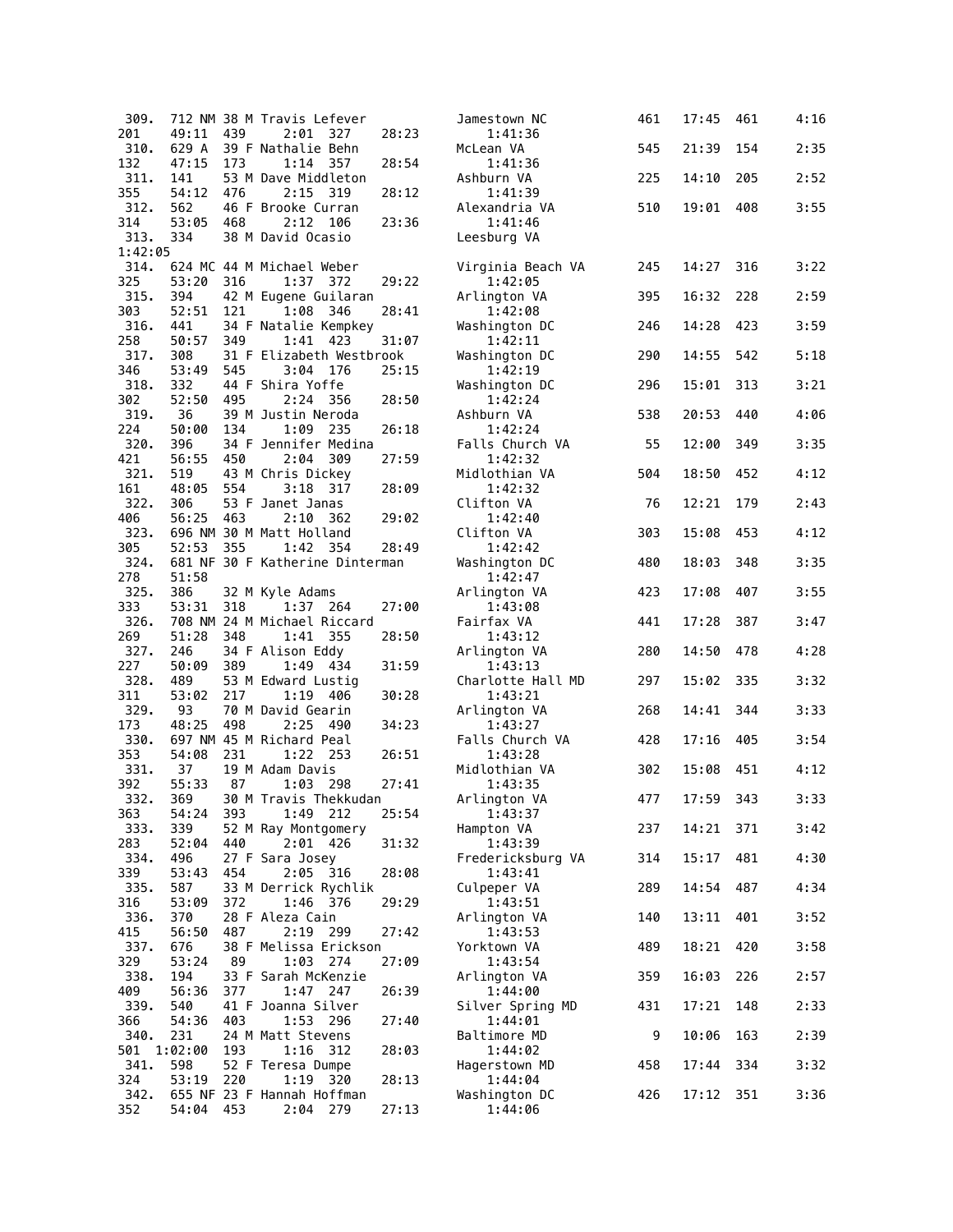| 343.        | 521   |            | 16 F Iris Gonzalez               |       |       | Port Republic MD | 275 | 14:45 | 299 | 3:17 |
|-------------|-------|------------|----------------------------------|-------|-------|------------------|-----|-------|-----|------|
| 440         | 58:09 | 163        | $1:14$ 251                       |       | 26:46 | 1:44:09          |     |       |     |      |
| 344.        | 180   |            | 22 M Leor Reef                   |       |       | Washington DC    | 147 | 13:15 | 276 | 3:11 |
| 354         | 54:12 | 294        | 1:33                             | - 435 | 32:01 | 1:44:10          |     |       |     |      |
| 345.        | 215   |            | 33 M Matthew Owen                |       |       | Alexandria VA    | 444 | 17:32 | 111 | 2:22 |
| 310         | 53:02 | 223        | 1:20                             | 390   | 29:56 | 1:44:11          |     |       |     |      |
| 346.        | 62    |            | 50 M Andrew Baillie              |       |       | Nokesville VA    | 447 | 17:34 | 454 | 4:13 |
| 280         | 51:59 | 394        | 1:50                             | - 345 | 28:40 | 1:44:14          |     |       |     |      |
| 347.        | 380   |            | 38 M Ivan Iverson                |       |       | Haymaket VA      | 311 | 15:14 | 374 | 3:43 |
| 384         | 55:10 | 360        | 1:43                             | 336   | 28:30 | 1:44:17          |     |       |     |      |
| 348.        |       |            | 16 MF 46 F Diana Staneszewski    |       |       | Arlington VA     | 316 | 15:18 | 180 | 2:44 |
| 378         | 54:54 | 222        | 1:20                             | 395   | 30:03 | 1:44:18          |     |       |     |      |
| 349.        | 572   |            | 32 F Margaret Chadbourn          |       |       | Washington DC    | 145 | 13:14 | 34  | 1:53 |
| 466         | 59:48 | 484        | 2:18 276                         |       | 27:10 | 1:44:21          |     |       |     |      |
| 350.        | 642   |            | 27 F Nora Lewis                  |       |       | Washington DC    | 216 | 14:02 | 232 | 2:59 |
| 322         | 53:15 | 420        | $1:57$ 451                       |       | 32:30 | 1:44:41          |     |       |     |      |
| 351.        |       |            | 685 NM 41 M Jess Weidman         |       |       | Richmond VA      | 528 | 20:09 | 270 | 3:10 |
| 318         | 53:10 | 180        | 1:15                             | 262   | 26:59 | 1:44:41          |     |       |     |      |
| 352.        | 314   |            | 45 M Robert Miller               |       |       | Chester VA       | 388 | 16:24 | 346 | 3:34 |
| 308         | 53:00 | 188        | 1:16 408                         |       | 30:31 | 1:44:44          |     |       |     |      |
| 353.        | 118   |            | 37 M Nick Hoben                  |       |       | Partlow VA       | 455 | 17:39 | 340 | 3:32 |
| 374         | 54:51 | 347        | 1:41 269                         |       | 27:05 | 1:44:46          |     |       |     |      |
| 354.        | 251   |            | 25 F Rachel Sparks               |       |       | Ashburn VA       | 64  | 12:08 | 306 | 3:19 |
| 369         | 54:40 | 362        | 1:44 465                         |       | 33:01 | 1:44:50          |     |       |     |      |
| 355.        | 512   |            | 47 M Oliver Potts                |       |       | Arlington VA     | 401 | 16:41 | 338 | 3:32 |
| 430         | 57:30 | 86         | 1:03                             | 222   | 26:06 | 1:44:51          |     |       |     |      |
| 356.        |       |            | 701 NM 30 M Tsvetomir Vretenarov |       |       | Washington DC    | 356 | 16:00 | 538 | 5:14 |
| 414         | 56:48 | 262        | 1:27 195                         |       | 25:29 | 1:44:57          |     |       |     |      |
| 357.        | 452   |            | 33 M Ryan Mroz                   |       |       | Falls Church VA  | 348 | 15:54 | 559 | 6:05 |
| 395         | 55:42 | 505        | 2:30 164                         |       | 24:52 | 1:45:01          |     |       |     |      |
| 358.        | 565   |            | 38 F Julia Taylor                |       |       | Stafford VA      | 349 | 15:54 | 462 | 4:16 |
| 376         | 54:54 | 507        | 2:31 290                         |       | 27:34 | 1:45:07          |     |       |     |      |
| 359.        | 571   |            | 51 M Garry Young                 |       |       | Arlington VA     | 281 | 14:51 | 458 | 4:14 |
| 377         | 54:54 | 452        | 2:04 367                         |       | 29:09 | 1:45:10          |     |       |     |      |
| 360.        | 228   |            | 30 F Kate Shine                  |       |       | Arlington VA     | 130 | 13:04 | 435 | 4:04 |
| 417         | 56:52 | 374        | 1:46                             | 378   | 29:31 | 1:45:15          |     |       |     |      |
| May-11-2014 |       | 12:11:14pm |                                  |       |       |                  |     |       |     |      |

## Page 7 - Page 7 - Page 7 - Page 7 - Page 7 - Page 7 - Page 7 - Page 7 - Page 7 - Page 7 - Page 7 - Page 7

## COMPLETE OVERALL RESULTS 2014 Kinetic Sprint Triathlon 2014 Spotsylvania, VA 5/11/14 9:00am

|      |                        |           |                             |            |       | Directed By Virginia Triathlon Series |                  |      |           |     |      |
|------|------------------------|-----------|-----------------------------|------------|-------|---------------------------------------|------------------|------|-----------|-----|------|
|      | Place Bib Co Ag S NAME |           |                             |            |       | city/state                            |                  | Rank | SWIM Rank |     | T1   |
| Rank |                        | Bike Rank |                             | T2 Rank    |       | RUN PENALTY                           | TIME DO          |      |           |     |      |
|      |                        |           |                             |            |       |                                       |                  |      |           |     |      |
|      |                        |           |                             |            |       |                                       |                  |      |           |     |      |
| 361. |                        |           | 671 NF 31 F Lauren Anneberg |            |       | Washington DC                         |                  | 381  | 16:20 331 |     | 3:29 |
| 410  | 56:42                  | 97        |                             | 1:04 300   | 27:44 |                                       | 1:45:18          |      |           |     |      |
| 362. | 630 A                  |           | 37 F Tricia Kane            |            |       | Arlington VA                          |                  | 323  | 15:22     | 258 | 3:05 |
| 313  | 53:04                  | 338       |                             | 1:40 442   | 32:12 |                                       | 1:45:21          |      |           |     |      |
| 363. | 511                    |           | 46 F Laura Jackson          |            |       | Arlington VA                          |                  | 329  | 15:27     | 446 | 4:09 |
| 464  | 59:43                  | 432       |                             | 2:00 127   | 24:04 |                                       | 1:45:22          |      |           |     |      |
| 364. | 195                    |           | 35 F Becky Baltes           |            |       |                                       | Silver Spring MD | 499  | 18:38     | 212 | 2:53 |
| 359  | 54:19                  | 211       |                             | $1:18$ 323 | 28:17 |                                       | 1:45:24          |      |           |     |      |
| 365. | 486                    |           | 58 M Daniel Stichnot        |            |       | Lexington KY                          |                  | 327  | 15:26     | 554 | 5:53 |
| 327  | 53:21                  | 70        |                             | 1:01 386   | 29:49 |                                       | 1:45:27          |      |           |     |      |
| 366. |                        |           | 621 MC 53 M Hampton Oberle  |            |       | Annandale VA                          |                  | 386  | 16:23     | 480 | 4:30 |
| 379  | 54:55                  | 434       |                             | 2:00 295   | 27:40 |                                       | 1:45:27          |      |           |     |      |
| 367. | 282                    |           | 56 F Marjorie Auer          |            |       | Alexandria VA                         |                  | 330  | 15:28     | 130 | 2:28 |
| 245  | 50:37                  | 379       |                             | 1:47 499   | 35:13 |                                       | 1:45:31          |      |           |     |      |
| 368. |                        |           | 704 NM 31 M Gerald Wynn     |            |       | Alexandria VA                         |                  | 546  | 21:40     | 366 | 3:41 |
| 331  | 53:29                  | 214       |                             | $1:18$ 200 | 25:32 |                                       | 1:45:38          |      |           |     |      |
| 369. | 492                    |           | 29 M Arup Mallik            |            |       | Washington DC                         |                  | 413  | 16:51     | 439 | 4:06 |
| 326  | 53:20                  | 430       |                             | 2:00 379   | 29:31 |                                       | 1:45:46          |      |           |     |      |
| 370. | 112                    |           | 54 M Tom Avent              |            |       | Arlington VA                          |                  | 357  | 16:01     | 281 | 3:13 |
| 356  | 54:14                  | 451       |                             | $2:04$ 403 | 30:17 |                                       | 1:45:47          |      |           |     |      |
| 371. | 323                    |           | 35 M Mark Taylor            |            |       | Washington DC                         |                  | 556  | 22:39     | 540 | 5:17 |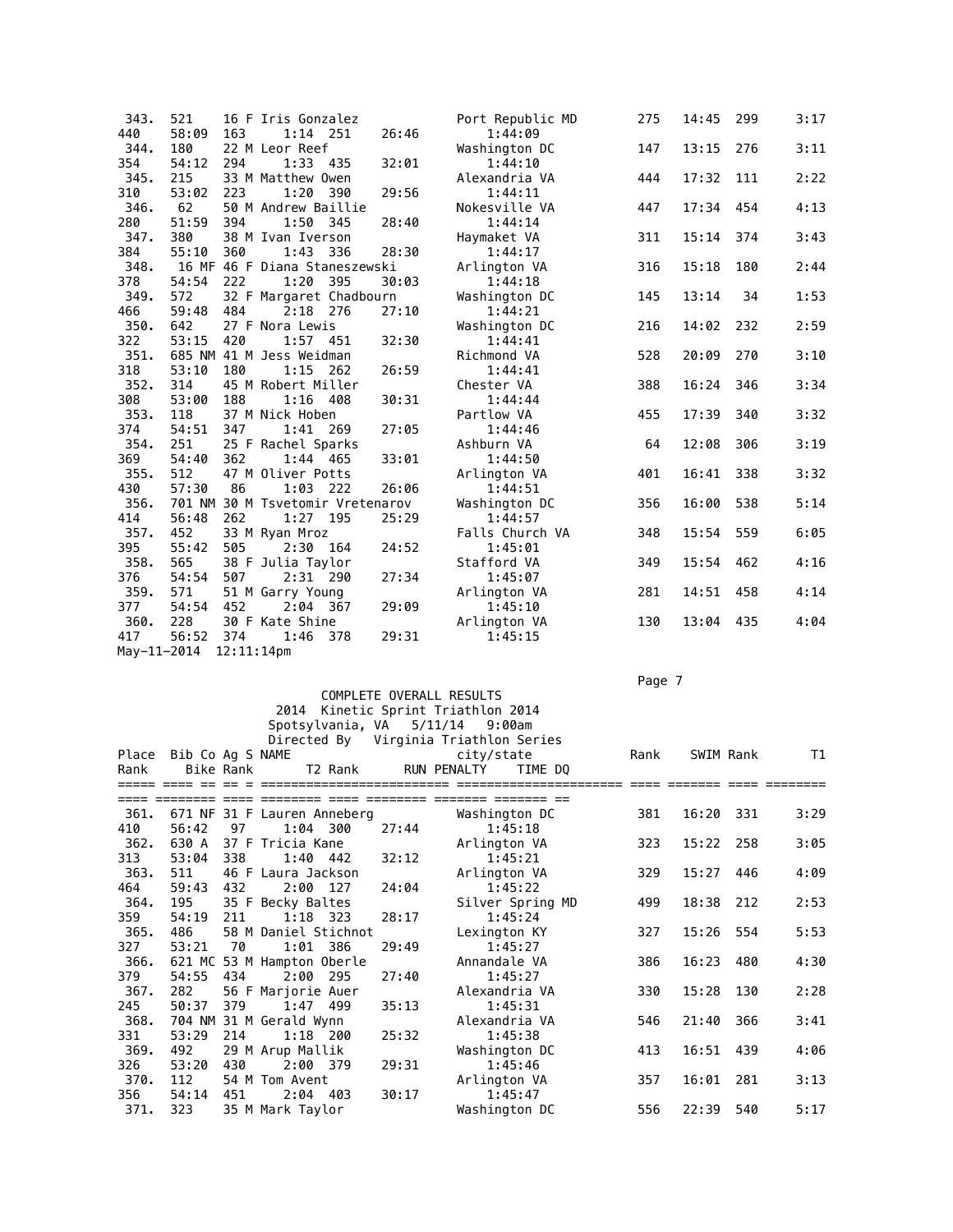| 183         | 48:42        | 438 | 2:01<br>280                     | 27:13 | 1:45:49                  |     |           |     |      |
|-------------|--------------|-----|---------------------------------|-------|--------------------------|-----|-----------|-----|------|
| 372.        | 204          |     | 40 F Aya Mimura                 |       | Washington DC            | 104 | 12:42     | 345 | 3:34 |
| 458         | 59:08        | 370 | 350<br>1:45                     | 28:46 | 1:45:52                  |     |           |     |      |
| 373.        | 287          |     | 60 F Maggie Bartlett            |       | Boyds MD                 | 267 | 14:41     | 325 | 3:27 |
| 393         | 55:39        | 256 | 1:26<br>413                     | 30:44 | 1:45:56                  |     |           |     |      |
| 374.        | 298          |     | 25 F Catherine Trainor          |       | Washington DC            | 230 | 14:15     | 294 | 3:16 |
| 453         | 58:51        | 319 | 1:37 334                        | 28:28 | 1:46:25                  |     |           |     |      |
| 375.        | 235          |     | 38 F Erin McManamon             |       | Arlington VA             | 366 | 16:08     | 499 | 4:43 |
| 349         | 53:52        | 497 | 2:25<br>382                     | 29:34 | 1:46:40                  |     |           |     |      |
| 376.        |              |     | 613 MC 43 M Kevin McNally       |       | Frederick MD             | 482 | 18:04     | 350 | 3:36 |
| 264<br>377. | 51:13<br>515 | 361 | 1:43 440<br>30 F Susan Conway   | 32:07 | 1:46:41<br>Arlington VA  | 449 | 17:36     | 342 | 3:33 |
| 336         | 53:40        | 423 | 1:58<br>- 396                   | 30:06 | 1:46:51                  |     |           |     |      |
| 378.        | 39           |     | 38 F Maureen Dunnigan           |       | Sterling VA              | 406 | 16:45     | 504 | 4:45 |
| 370         | 54:41        | 448 | 2:04<br>352                     | 28:47 | 1:46:59                  |     |           |     |      |
| 379.        | 538          |     | 44 F Sioban Castor              |       | Washington Dc DC         | 493 | 18:29     | 444 | 4:08 |
| 231         | 50:15        | 534 | 2:52 425                        | 31:23 | 1:47:05                  |     |           |     |      |
| 380.        | 505          |     | 40 F Gwynne Reid                |       | Fairfax VA               | 479 | 18:01     | 432 | 4:03 |
| 398         | 55:49        | 424 | 1:58 282                        | 27:19 | 1:47:08                  |     |           |     |      |
| 381.        | 257          |     | 34 F Allison Drezek             |       | Richmond VA              | 322 | 15:22     | 352 | 3:36 |
| 343         | 53:47        | 358 | 1:43<br>461                     | 32:49 | 1:47:16                  |     |           |     |      |
| 382.        | 574          |     | 31 F Jessika Briggs             |       | Virginia Beach VA        | 186 | 13:37     | 170 | 2:41 |
| 446         | 58:26        | 346 | 1:40<br>421                     | 30:59 | 1:47:22                  |     |           |     |      |
| 383.<br>244 | 19<br>50:36  | 363 | 39 M Eric Cook<br>1:44 468      | 33:06 | Chesapeake VA<br>1:47:27 | 490 | 18:22     | 370 | 3:42 |
| 384.        | 348          |     | 60 F Carol Gruenburg            |       | Alexandria VA            | 288 | 14:54     | 520 | 5:00 |
| 411         | 56:43        | 500 | 2:27<br>344                     | 28:37 | 1:47:40                  |     |           |     |      |
| 385.        | 604 C        |     | 32 M David Cooper               |       | Alexandria VA            | 460 | 17:45     | 263 | 3:08 |
| 380         | 54:59        | 314 | 1:36<br>404                     | 30:18 | 1:47:44                  |     |           |     |      |
| 386.        | 605 C        |     | 31 M Fernando Porter            |       | Washington DC            | 566 | 24:08     | 229 | 2:59 |
| 295         | 52:28        | 280 | 1:30<br>248                     | 26:42 | 1:47:45                  |     |           |     |      |
| 387.        | 568          |     | 51 M Neil Semmel                |       | Bear DE                  | 222 | 14:05     | 379 | 3:44 |
| 284         | 52:06        | 503 | 2:28<br>505                     | 35:32 | 1:47:52                  |     |           |     |      |
| 388.        |              |     | 646 NF 27 F Xoco Shinbrot       |       | Arlington VA             | 365 | 16:08     | 188 | 2:47 |
| 436         | 57:44        | 110 | 1:06<br>- 398                   | 30:10 | 1:47:53                  |     |           |     |      |
| 389.<br>442 | 557<br>58:18 | 339 | 44 F Lisa Harfoot<br>1:40       |       | Alexandria VA            | 291 | 14:57     | 213 | 2:53 |
| 390.        | 135 A        |     | - 397<br>42 F Traci Marin       | 30:07 | 1:47:53<br>Bristow VA    | 274 | 14:45     | 223 | 2:57 |
| 368         | 54:38        | 298 | 1:33 487                        | 34:05 | 1:47:56                  |     |           |     |      |
| 391.        | 66           |     | 46 M Thomas Robison             |       | Alexandria VA            | 421 | 17:06     | 121 | 2:25 |
| 300         | 52:39        | 435 | 2:00<br>439                     | 32:06 | 2:00 1:48:14             |     |           |     |      |
| 392.        | 448          |     | 45 F Katrina Koomey             |       | Arlington VA             | 448 | 17:36     | 388 | 3:47 |
| 290         | 52:17        | 522 | 2:43<br>432                     | 31:56 | 1:48:16                  |     |           |     |      |
| 393.        | 463          |     | 41 F Kerensa Hadley             |       | Fairfax VA               | 312 | 15:15     | 145 | 2:32 |
| 431         | 57:32        | 122 | 1:08<br>-431                    | 31:51 | 1:48:16                  |     |           |     |      |
| 394.        | 268          |     | 39 M Dion Davitian              |       | Fairfax VA               | 369 | 16:10     | 484 | 4:32 |
| 387         | 55:15        | 410 | 1:54<br>405                     | 30:27 | 1:48:17                  |     |           |     |      |
| 395.<br>351 | 144<br>54:01 | 566 | 29 M Michael Kimosh<br>4:08 464 | 32:59 | Washington DC<br>1:48:57 | 166 | 13:25 476 |     | 4:26 |
| 396.        | 290          |     | 55 M Jack Wilbern               |       | Vienna VA                | 321 | 15:21     | 531 | 5:06 |
| 358         | 54:16        | 442 | 2:02 443                        | 32:15 | 1:48:59                  |     |           |     |      |
| 397.        | 634 A        |     | 36 F Debbie Pederson            |       | Alexandria VA            | 165 | 13:25     | 320 | 3:24 |
| 443         | 58:21        | 196 | 1:17 455                        | 32:35 | 1:48:59                  |     |           |     |      |
| 398.        | 322          |     | 49 F Marnie Deaton              |       | Ruckersville VA          | 263 | 14:38     | 253 | 3:04 |
| 425         | 57:06        | 417 | 1:56 446                        | 32:21 | 1:49:03                  |     |           |     |      |
| 399.        | 575          |     | 41 F Sherri Brothers            |       | Alexandria VA            | 340 | 15:39     | 315 | 3:22 |
| 412         | 56:45        | 252 | $1:25$ 437                      | 32:03 | 1:49:11                  |     |           |     |      |
| 400.        | 408          |     | 39 M Devon Kramer               |       | Annandale VA             |     |           |     |      |
| 1:49:15     |              |     |                                 |       |                          |     |           |     |      |
| 401.        | 477<br>55:42 |     | 44 F Sarah Waldman<br>1:55 310  |       | Arlington VA             | 520 | 19:35     | 437 | 4:05 |
| 394<br>402. | 631 A        | 412 | 30 F Cortney Donnalley          | 28:01 | 1:49:16<br>Washington DC | 375 | 16:17     | 337 | 3:32 |
| 422         | 56:59        | 367 | 1:45<br>- 415                   | 30:49 | 1:49:21                  |     |           |     |      |
| 403.        | 225          |     | 53 F Heike Yates                |       | Silver Spring MD         | 516 | 19:21     | 450 | 4:11 |
| 427         | 57:15        | 386 | 1:48 277                        | 27:12 | 1:49:45                  |     |           |     |      |
| 404.        |              |     | 616 MC 41 M Michael Neary       |       | Gainesville VA           | 537 | 20:49     | 199 | 2:50 |
| 246         | 50:40        | 544 | $3:04$ 447                      | 32:25 | 1:49:46                  |     |           |     |      |
| 405.        | 189          |     | 22 M Manar Zaghlula             |       | Washington DC            | 548 | 21:59     | 544 | 5:19 |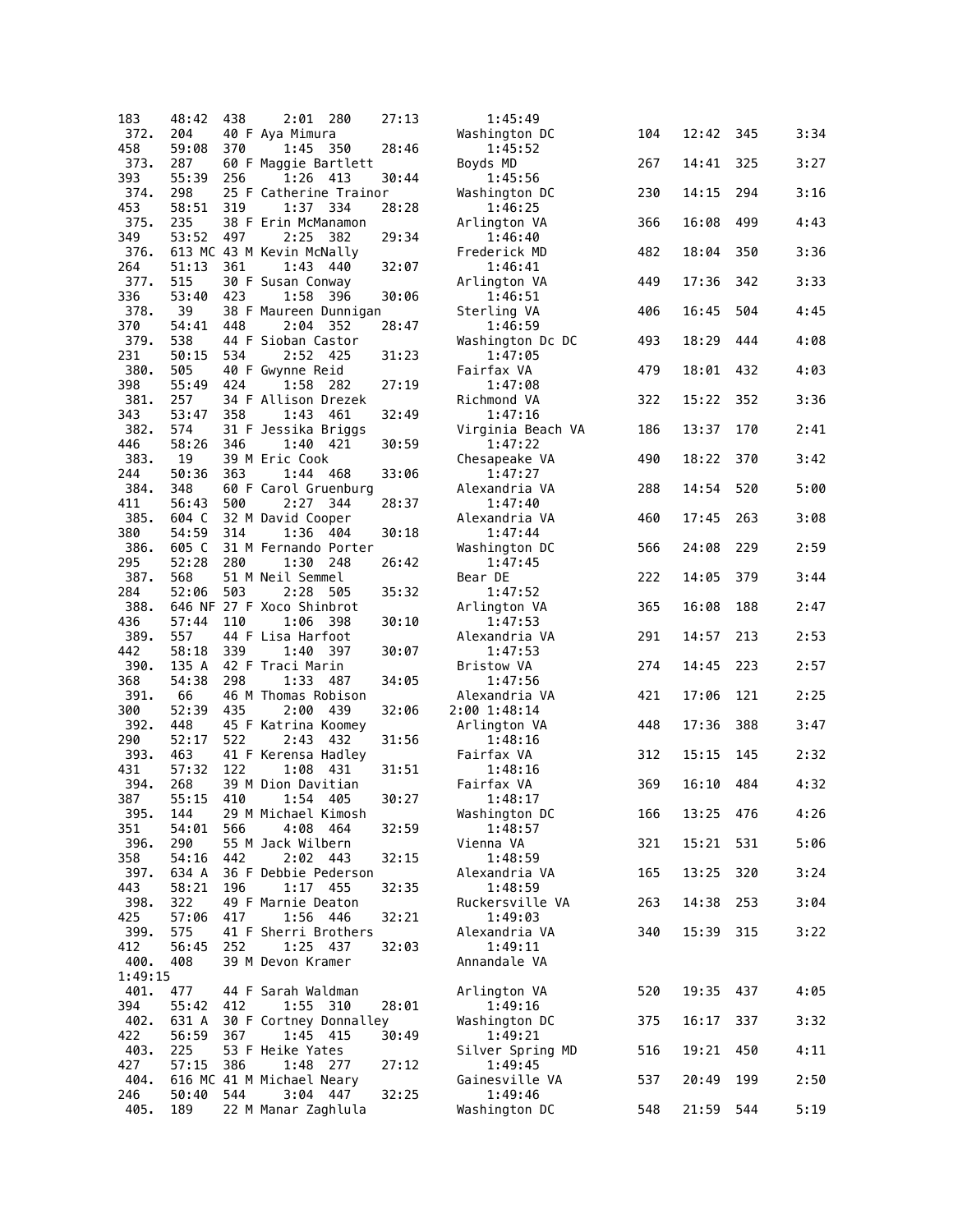| 381         | 55:00         | 375           | 1:47                         | 210 | 25:49 | 1:49:51           |     |       |              |      |
|-------------|---------------|---------------|------------------------------|-----|-------|-------------------|-----|-------|--------------|------|
| 406.        | 397           |               | 56 F Joni Briganti           |     |       | Spotsylvania VA   | 229 | 14:15 | 430          | 4:02 |
| 396         | 55:42         | 499           | $2:27$ 476                   |     | 33:28 | 1:49:51           |     |       |              |      |
| 407.        | 227           |               | 38 F Heather McGowan         |     |       | Arlington VA      | 433 | 17:22 | 553          | 5:39 |
| 405         | 56:18         | 542           | $3:03$ 293                   |     | 27:36 | 1:49:57           |     |       |              |      |
| 408.        | 119           |               | 19 F Lia Russell             |     |       | Richmond VA       | 358 | 16:01 | 539          | 5:15 |
| 439         | 57:54         | 481           | 2:18 339                     |     | 28:32 | 1:49:58           |     |       |              |      |
| 409.        | 127           |               | 28 M Nathaniel Greeson       |     |       | Washington DC     | 488 | 18:21 | 551          | 5:37 |
| 399         | 55:53         | 273           | 1:29 347                     |     | 28:43 | 1:50:01           |     |       |              |      |
| 410.        |               |               | 612 MC 56 M Richard Dumene   |     |       | Barboursville VA  | 360 | 16:04 | 312          | 3:21 |
| 285         | 52:07         | 365           | 1:45                         | 525 | 37:04 | 1:50:18           |     |       |              |      |
| 411.        | 254           |               | 58 M Paul Foster             |     |       | Laytonsville MD   | 521 | 19:42 | 473          | 4:23 |
| 357         | 54:16         | 526           | $2:46$ 381                   |     | 29:34 | 1:50:39           |     |       |              |      |
| 412.        | 171           |               | 40 M David Humphreys         |     |       | Herndon VA        | 154 | 13:20 | 550          | 5:37 |
| 467         | 59:49         | 546           | 3:05 358                     |     | 28:56 | 1:50:45           |     |       |              |      |
| 413.        |               |               | 661 NF 30 F Grace Carroll    |     |       | Washington DC     | 526 | 20:01 | 416          | 3:57 |
| 452         | 58:50         | 305           | $1:34$ 243                   |     | 26:28 | 1:50:48           |     |       |              |      |
| 414.        | 46            |               | 45 M Christopher Baker       |     |       | Woodbridge VA     | 335 | 15:34 | 431          | 4:02 |
| 462         | 59:36         | 520           | 2:43 366                     |     | 29:08 | 1:51:01           |     |       |              |      |
| 415.        | 277           |               | 51 F Donna Sumption          |     |       | Arlington VA      | 563 | 23:37 | $\mathbf{1}$ | 0:00 |
| 307         | 53:00         | 530           | $2:49$ 427                   |     | 31:39 | 1:51:04           |     |       |              |      |
| 416.        | 349           |               | 38 M Matt Kurylo             |     |       | Fredericksburg VA | 390 | 16:27 | 422          | 3:59 |
| 457         | 59:04         | 320           | 1:37 394                     |     | 30:02 | 1:51:07           |     |       |              |      |
| 417.        |               |               | 729 NF 43 F Jennifer Homendy |     |       | Fredericksburg VA | 315 | 15:18 | 287          | 3:15 |
| 476         | $1:00:13$ 398 |               | 1:51 409                     |     | 30:39 | 1:51:14           |     |       |              |      |
| 418.        |               |               | 619 MC 43 M Scott Pitsley    |     |       | Highland MD       | 465 | 17:51 | 381          | 3:45 |
| 281         | 52:01         | 257           | 1:26 514                     |     | 36:19 | 1:51:20           |     |       |              |      |
| 419.        | 166           |               | 46 F Bonnie McCready         |     |       | Arlington VA      | 422 | 17:08 | 479          | 4:29 |
| 391         | 55:33         | 328           | 1:38 456                     |     | 32:37 | 1:51:22           |     |       |              |      |
| 420.        | 321           |               | 50 F Margaret Krick          |     |       | Fredericksburg VA | 391 | 16:28 | 240          | 3:01 |
| 337         | 53:41         | 431           | 2:00                         | 515 | 36:20 | 1:51:29           |     |       |              |      |
| May-11-2014 |               | $12:11:14$ pm |                              |     |       |                   |     |       |              |      |
|             |               |               |                              |     |       |                   |     |       |              |      |

en de la participación de la contrada de la contrada de la contrada de la contrada de la contrada de la contra

 COMPLETE OVERALL RESULTS 2014 Kinetic Sprint Triathlon 2014

|       |                                |           |                              |                        |       | Spotsylvania, VA 5/11/14 9:00am       |      |           |     |      |
|-------|--------------------------------|-----------|------------------------------|------------------------|-------|---------------------------------------|------|-----------|-----|------|
|       |                                |           |                              |                        |       | Directed By Virginia Triathlon Series |      |           |     |      |
| Place | Bib Co Ag S NAME               |           |                              |                        |       | city/state                            | Rank | SWIM Rank |     | T1   |
| Rank  |                                | Bike Rank |                              | T2 Rank                |       | TIME DO<br>RUN PENALTY                |      |           |     |      |
|       |                                |           |                              |                        |       |                                       |      |           |     |      |
|       |                                |           |                              | scopocco codo coopocco |       |                                       |      |           |     |      |
|       | 421. 703 NM 28 M Jordan Rhodes |           |                              |                        |       | Washington DC                         | 501  | 18:44     | 389 | 3:48 |
| 494   | 1:01:37                        | 181       |                              | $1:15$ 224             | 26:08 | 1:51:30                               |      |           |     |      |
| 422.  | 291                            |           | 42 M Siddharth Shah          |                        |       | Arlington VA                          | 485  | 18:19     | 413 | 3:57 |
| 456   | 59:02                          | 494       |                              | 2:23 304               | 27:51 | 1:51:30                               |      |           |     |      |
| 423.  | 273                            |           | 48 F Sherri Sabol            |                        |       | Virginia Beach VA                     | 252  | 14:33     | 162 | 2:39 |
| 514   | 1:03:27                        | - 153     |                              | $1:12$ 385             | 29:46 | 1:51:35                               |      |           |     |      |
| 424.  | 318                            |           | 34 F Shannon Cooper          |                        |       | Locust Grove VA                       | 232  | 14:18     | 284 | 3:13 |
| 455   | 59:01 381                      |           | 1:47                         | 475                    | 33:25 | 1:51:43                               |      |           |     |      |
| 425.  | 399                            |           | 29 F Erin Donovan            |                        |       | Harpers Ferry WV                      | 258  | 14:35     | 442 | 4:06 |
| 483   | 1:00:52                        | 518       |                              | 2:42 380               | 29:34 | 1:51:46                               |      |           |     |      |
| 426.  | 76                             |           | 67 F Kari Sprecher           |                        |       | Leesburg VA                           | 443  | 17:30     | 310 | 3:20 |
| 389   | 55:17                          | 474       | $2:14$ 477                   |                        | 33:31 | 1:51:50                               |      |           |     |      |
| 427.  | 272                            |           | 38 F Katy Mankin             |                        |       | Annandale VA                          | 63   | 12:06     | 474 | 4:24 |
| 481   | 1:00:48                        | 215       |                              | $1:19$ 472             | 33:19 | 1:51:55                               |      |           |     |      |
| 428.  | 543                            |           | 55 F Mary Tognarelli         |                        |       | Richmond VA                           | 361  | 16:04     | 427 | 4:00 |
| 437   | 57:53                          | 219       |                              | 1:19 459               | 32:47 | 1:52:02                               |      |           |     |      |
| 429.  |                                |           | 656 NF 38 F Melinda Buchanan |                        |       | Charlottesville VA                    | 370  | 16:14     | 372 | 3:42 |
| 454   | 58:52                          | 472       |                              | $2:14$ 422             | 31:02 | 1:52:02                               |      |           |     |      |
| 430.  | 28                             |           | 54 M Rick Fayyad             |                        |       | Rockville MD                          | 515  | 19:20     | 246 | 3:02 |
| 321   | 53:13                          | 480       |                              | $2:16$ 489             | 34:20 | 1:52:08                               |      |           |     |      |
| 431.  | 586                            |           | 38 F Jessica Wyndham         |                        |       | Washington DC                         | 341  | 15:40     | 288 | 3:15 |
| 408   | 56:34                          | 259       | 1:26                         | 501                    | 35:16 | 1:52:10                               |      |           |     |      |
| 432.  | 609 C                          |           | 35 M Charlie Wilkes          |                        |       | Arlington VA                          | 439  | 17:28     | 333 | 3:31 |
| 432   | 57:36                          | 397       |                              | $1:51$ 430             | 31:47 | 1:52:11                               |      |           |     |      |
| 433.  | 584                            |           | 28 M Tung Phung              |                        |       | Sterling VA                           | 564  | 23:38     | 292 | 3:16 |
| 372   | 54:49                          | 299       |                              | 1:33 359               | 28:56 | 1:52:11                               |      |           |     |      |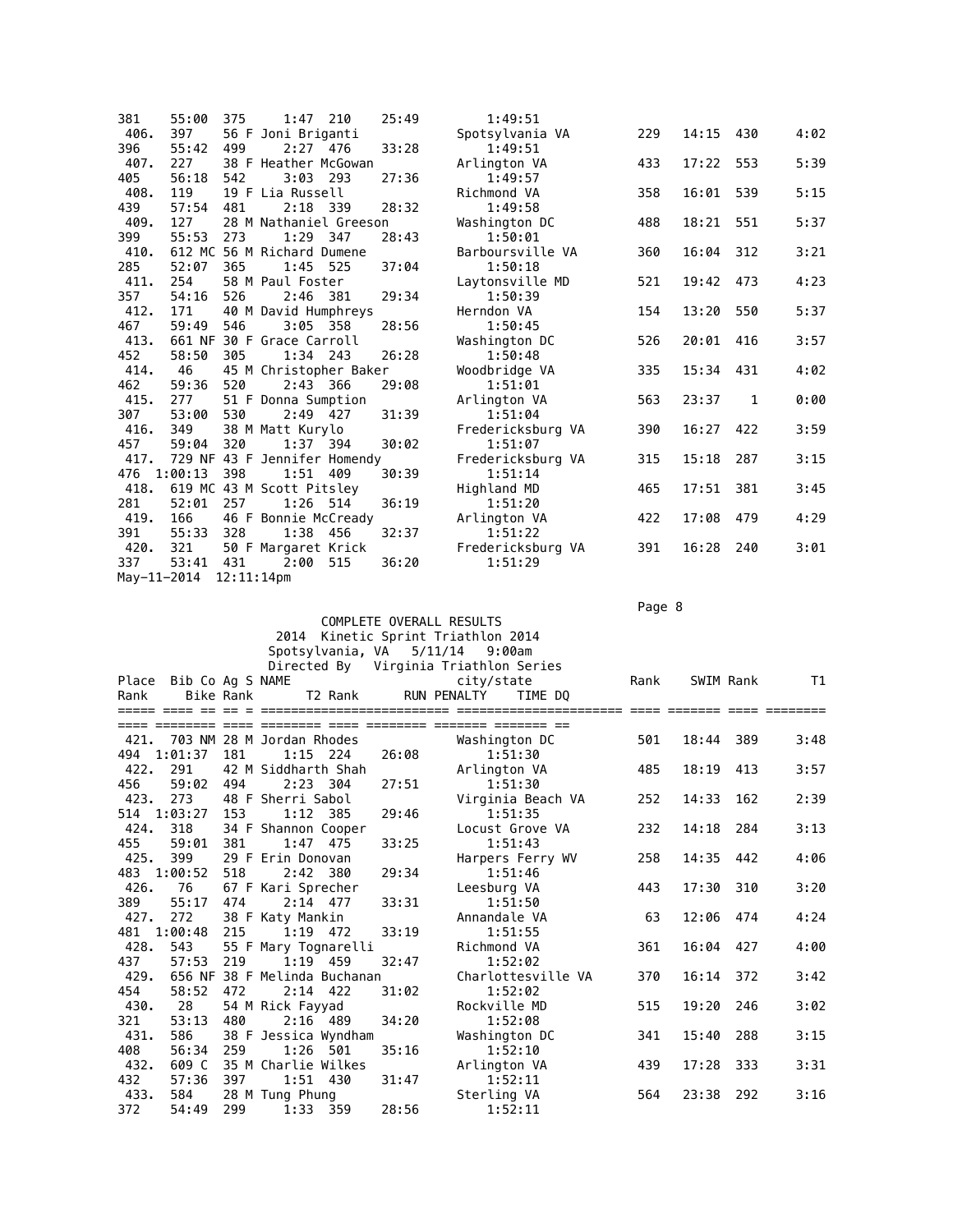| 434.            | 597                |     | 48 F Ona Dosunmu                         |       | Washington DC                | 517 | 19:26 | 428 | 4:01 |
|-----------------|--------------------|-----|------------------------------------------|-------|------------------------------|-----|-------|-----|------|
| 334             | 53:31              | 549 | 3:09<br>441                              | 32:08 | 1:52:13                      |     |       |     |      |
| 435.<br>486     | 165<br>1:01:01     | 107 | 34 M Benjamin Berlin<br>1:05<br>-383     | 29:37 | Washington DC<br>1:52:19     | 371 | 16:15 | 472 | 4:23 |
| 436.            | 336                |     | 37 F Catherine Foca                      |       | Moseley VA                   | 135 | 13:07 | 375 | 3:43 |
| 519             | 1:03:52            | 112 | 1:06<br>414                              | 30:47 | 1:52:32                      |     |       |     |      |
| 437.            | 17                 |     | 55 M Christopher Dacosta                 |       | Point Of Rocks MD            | 536 | 20:46 | 445 | 4:09 |
| 371             | 54:44              | 510 | 2:35 407                                 | 30:29 | 1:52:40                      |     |       |     |      |
| 438.            | 633 A              |     | 30 F Anne Kenney                         |       | Washington DC                | 260 | 14:36 | 449 | 4:10 |
| 402<br>439.     | 56:10<br>60        | 428 | 1:59<br>509<br>28 F Laura Slingerland    | 35:48 | 1:52:41<br>Lexington Park MD | 385 | 16:22 | 395 | 3:51 |
| 297             | 52:32              | 371 | 1:46<br>535                              | 38:12 | 1:52:41                      |     |       |     |      |
| 440.            | 510                |     | 27 F Allison Blajda                      |       | Washington DC                | 509 | 18:59 | 558 | 6:04 |
| 438             | 57:53              | 392 | 1:49<br>315                              | 28:07 | 1:52:50                      |     |       |     |      |
| 441.            |                    |     | 625 MC 48 M Gregory Dumont               |       | Alexandria VA                | 249 | 14:32 | 436 | 4:05 |
| 400<br>442.     | 55:53<br>438       | 254 | 1:26<br>526<br>45 F Lisa Folb            | 37:06 | 1:53:01<br>Centreville VA    | 497 | 18:34 | 456 | 4:13 |
| 459             | 59:08              | 265 | 1:27<br>384                              | 29:43 | 1:53:04                      |     |       |     |      |
| 443.            | 45                 |     | 36 M Peer Mumme                          |       | Annandale VA                 | 373 | 16:16 | 497 | 4:41 |
| 472             | 1:00:04            | 145 | 1:10<br>420                              | 30:58 | 1:53:07                      |     |       |     |      |
| 444.            |                    |     | 706 NM 33 M Jason Farbman                |       | Bethesda MD                  | 524 | 19:53 | 570 | 6:35 |
| 488<br>445.     | 1:01:12<br>26      | 322 | 1:37<br>120                              | 23:54 | 1:53:09                      | 467 | 17:54 | 367 | 3:41 |
| 390             | 55:22              | 277 | 43 F Rosie Sjam<br>1:30 493              | 34:45 | Reston VA<br>1:53:10         |     |       |     |      |
| 446.            | 595                |     | 69 M Brad Kirley                         |       | Orange VA                    | 434 | 17:25 | 296 | 3:17 |
| 449             | 58:40              | 421 | 1:57 436                                 | 32:01 | 1:53:18                      |     |       |     |      |
| 447.            | 27                 |     | 46 F Hala Salha Fayyad                   |       | Rockville MD                 | 452 | 17:37 |     |      |
| 1:53:26<br>448. |                    |     |                                          |       |                              |     | 17:11 |     | 2:56 |
| 441             | 276<br>58:16       | 490 | 39 F Susie Ahn<br>2:22 458               | 32:43 | Washington DC<br>1:53:27     | 425 |       | 221 |      |
| 449.            | 278                |     | 35 M Robert Mays                         |       | Alexandria VA                | 471 | 17:54 | 362 | 3:39 |
| 386             | 55:15              | 501 | 2:27 488                                 | 34:18 | 1:53:32                      |     |       |     |      |
| 450.            | 142                |     | 42 F Stacy Vasquez                       |       | Hyattsville MD               | 523 | 19:47 | 360 | 3:38 |
| 401<br>451.     | 55:56              | 464 | 2:10<br>- 438<br>702 NM 33 M Andrew Dunn | 32:04 | 1:53:33<br>Newport News VA   | 451 | 17:37 | 522 | 5:01 |
| 521             | 1:03:57            | 28  | $0:52$ 227                               | 26:09 | 1:53:34                      |     |       |     |      |
| 452.            | 439                |     | 49 F Marcia Insley                       |       | Arlington VA                 | 542 | 21:26 | 495 | 4:40 |
| 424             | 57:02              | 517 | 2:41 313                                 | 28:06 | 1:53:53                      |     |       |     |      |
| 453.<br>385     | 128<br>55:12       | 473 | 49 M Evan Lese<br>2:14 516               | 36:22 | Alexandria VA<br>1:53:57     | 352 | 15:56 | 459 | 4:15 |
| 454.            | 549                |     | 51 F Mary Meckley                        |       | Va VA                        | 394 | 16:31 | 524 | 5:02 |
| 450             | 58:44              | 446 | 2:03 429                                 | 31:45 | 1:54:03                      |     |       |     |      |
| 455.            |                    |     |                                          |       |                              |     |       |     |      |
| 444             |                    |     | 694 NM 52 M Scott Paradis                |       | Alexandria VA                | 525 | 19:54 | 506 | 4:46 |
|                 | 58:25              | 536 | 2:55<br>318                              | 28:11 | 1:54:10                      |     |       |     |      |
| 456.            | 327                |     | 33 F Alexis Soderlund                    |       | McLean VA                    | 541 | 21:24 | 383 | 3:46 |
| 348             | 53:52              | 511 | 2:37 457                                 | 32:42 | 1:54:19                      |     |       |     |      |
| 457.<br>507     | 469<br>1:02:46 295 |     | 51 F Julia Kadison<br>1:33 311           | 28:03 | Washington DC<br>1:54:20     | 408 | 16:47 | 537 | 5:13 |
| 458.            |                    |     | 672 NF 40 F Erika Shaughnessy            |       | Fredericksburg VA            | 350 | 15:55 | 572 | 6:44 |
| 468             | 59:51              | 558 | 3:40 329                                 | 28:24 | 1:54:32                      |     |       |     |      |
| 459.            |                    |     | 699 NM 43 M Manish Naik                  |       | Vienna VA                    | 262 | 14:38 | 457 | 4:13 |
| 461<br>460.     | 59:27              | 471 | 2:14 486                                 | 34:02 | 1:54:33<br>Vienna VA         | 483 | 18:06 | 400 |      |
| 428             | 57:18              | 380 | 648 NF 40 F Suzanne Croy<br>1:47 481     | 33:43 | 1:54:45                      |     |       |     | 3:52 |
| 461.            | 490                |     | 60 F Bonnie Dattel                       |       | Virginia Beach VA            | 494 | 18:29 | 576 | 7:04 |
| 460             | 59:21              | 204 | 1:17<br>342                              | 28:35 | 1:54:45                      |     |       |     |      |
| 462.            | 162                |     | 30 F Frances Turner                      |       | Alexandria VA                | 459 | 17:44 | 307 | 3:20 |
| 525<br>463.     | 1:04:26<br>262     | 155 | 1:12<br>-314<br>54 M David Helms         | 28:07 | 1:54:48<br>Silver Spring MD  | 496 | 18:34 | 378 | 3:44 |
| 309             | 53:01              | 437 | 2:01 533                                 | 37:35 | 1:54:53                      |     |       |     |      |
| 464.            |                    |     | 9 MM 42 M Galo Chaves                    |       | Annandale VA                 | 577 | 25:58 | 380 | 3:45 |
| 435             | 57:44              | 455 | 2:05<br>193                              | 25:29 | 1:54:59                      |     |       |     |      |
| 465.<br>416     | 253<br>56:52       | 395 | 57 F Mary Foster<br>1:50 492             | 34:43 | Laytonsville MD<br>1:55:05   | 432 | 17:21 | 470 | 4:21 |
| 466.            | 102                |     | 58 M Thomas Krahling                     |       | Fredericksburg VA            | 420 | 17:05 | 533 | 5:09 |
| 274             | 51:35              | 551 | 3:12<br>537                              | 38:24 | 1:55:24                      |     |       |     |      |
| 467.<br>502     | 474<br>1:02:02     | 182 | 24 F Amy Boerman<br>1:15<br>473          | 33:20 | Arlington VA<br>1:55:28      | 325 | 15:24 | 329 | 3:29 |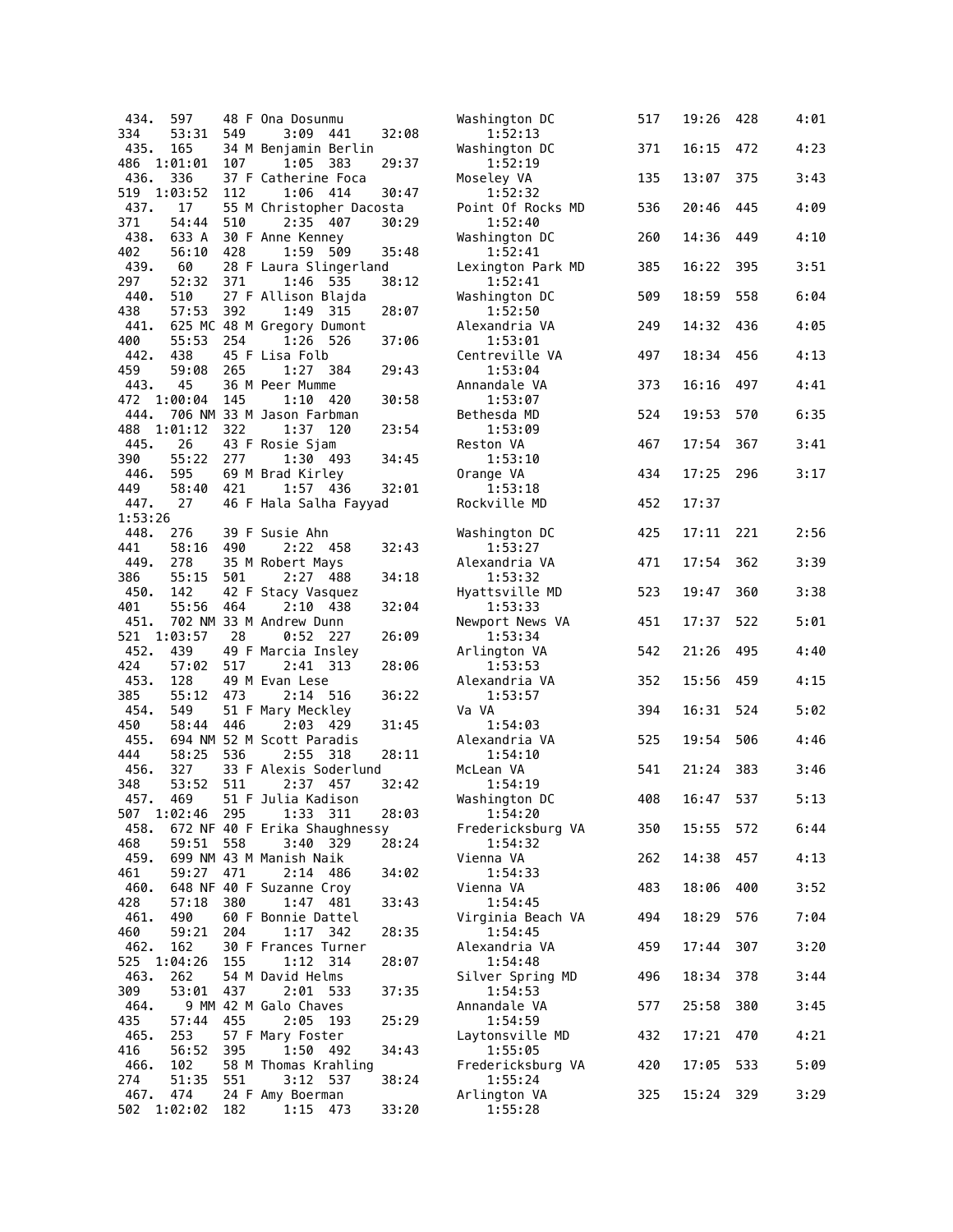| 468.<br>241            |     | 37 F Katherine Lindler          |       | Poquoson VA       | 372 | 16:15 | 347 | 3:34 |
|------------------------|-----|---------------------------------|-------|-------------------|-----|-------|-----|------|
| 479 1:00:43            | 411 | 1:54 466                        | 33:04 | 1:55:28           |     |       |     |      |
| 469.                   |     | 649 NF 20 F Pavla Ovtchinnikova |       | Worcester MA      | 540 | 21:19 | 198 | 2:50 |
| 419<br>56:54           | 208 | 1:18 469                        | 33:10 | 1:55:30           |     |       |     |      |
| 470.<br>450            |     | 32 F Alexis Layne               |       | Falls Church VA   | 301 | 15:05 | 391 | 3:50 |
| 491 1:01:22            | 496 | 2:24 471                        | 33:18 | 1:55:57           |     |       |     |      |
| 471.                   |     | 686 NM 40 M Dustin Davis        |       | Fredericksburg VA | 295 | 15:00 | 508 | 4:48 |
| 487 1:01:12            |     |                                 |       | 1:55:57           |     |       |     |      |
| 578<br>472.            |     | 55 F Sharon Griffing            |       | Springfield VA    | 505 | 18:50 | 536 | 5:11 |
| 515 1:03:30            | 514 | 2:39 217                        | 26:00 | 1:56:08           |     |       |     |      |
| 473.                   |     | 654 NF 39 F Jennifer Connor     |       | Arlington VA      | 261 | 14:37 | 466 | 4:17 |
| 469<br>59:54           | 449 | 2:04<br>504                     | 35:27 | 1:56:17           |     |       |     |      |
| 474.<br>217            |     | 39 F Calaneet Balas             |       | Washington DC     | 374 | 16:17 | 441 | 4:06 |
| 474 1:00:07            | 541 | $3:03$ 462                      | 32:50 | 1:56:21           |     |       |     |      |
| 475.<br>398            |     | 48 M David Simms                |       | Arlington VA      | 527 | 20:09 | 419 | 3:58 |
| 56:29<br>407           | 383 | 1:47 485                        | 34:00 | 1:56:21           |     |       |     |      |
| 476.<br>304            |     | 37 F Mary Beth Bruggeman        |       | Burke VA          | 153 | 13:20 | 396 | 3:51 |
| 1:09:56<br>556         | 516 | $2:41$ 256                      | 26:53 | 1:56:38           |     |       |     |      |
| 528<br>477.            |     | 50 M Miro Lehky                 |       | Centreville VA    | 393 | 16:30 | 386 | 3:47 |
| 1:00:20<br>477         | 483 | $2:18$ 483                      | 33:50 | 1:56:43           |     |       |     |      |
| 478.<br>340            |     | 28 M Chris Blankenship          |       | Washington DC     | 549 | 22:01 | 501 | 4:43 |
| 56:15<br>404           | 391 | 1:49 449                        | 32:27 | 1:57:13           |     |       |     |      |
| 479.<br>44             |     | 34 F Jessica Mumme              |       | Annandale VA      | 453 | 17:38 | 569 | 6:34 |
| 59:54<br>470           | 201 | $1:17$ 433                      | 31:57 | 1:57:19           |     |       |     |      |
| 480.                   |     | 645 NF 39 F Kristy Hoben        |       | Partlow VA        | 522 | 19:45 | 181 | 2:44 |
| 434<br>57:43           | 382 | 1:47<br>507                     | 35:35 | 1:57:32           |     |       |     |      |
| May-11-2014 12:11:14pm |     |                                 |       |                   |     |       |     |      |

 COMPLETE OVERALL RESULTS 2014 Kinetic Sprint Triathlon 2014

Page 9 - Page 9 - Page 9 - Page 9 - Page 9 - Page 9 - Page 9 - Page 9 - Page 9 - Page 9 - Page 9

|                               |                  | Spotsylvania, VA                  |       | $5/11/14$ 9:00am                      |      |           |     |      |
|-------------------------------|------------------|-----------------------------------|-------|---------------------------------------|------|-----------|-----|------|
|                               |                  |                                   |       | Directed By Virginia Triathlon Series |      |           |     |      |
| Place Bib Co Ag S NAME        |                  |                                   |       | city/state                            | Rank | SWIM Rank |     | T1   |
| Rank                          | <b>Bike Rank</b> | T2 Rank                           |       | RUN PENALTY<br>TIME DO                |      |           |     |      |
|                               |                  |                                   |       |                                       |      |           |     |      |
| 481. 145                      |                  | 40 M David Laufer                 |       | Clifton VA                            | 410  | 16:48     | 411 | 3:55 |
| 1:05:08<br>534                | 300              | $1:33$ 400                        | 30:10 | 1:57:34                               |      |           |     |      |
| 482.<br>89                    |                  | 24 F Stephanie Schneider          |       | Ellicott City MD                      | 347  | 15:53     | 397 | 3:51 |
| 447<br>58:34                  | 407              | 1:54 530                          | 37:26 | 1:57:37                               |      |           |     |      |
| 483.<br>416                   |                  | 42 F Jennifer Mason               |       | Virginia Beach VA                     | 324  | 15:23     | 259 | 3:06 |
| 423<br>57:00                  | 364              | 1:44<br>550                       | 40:28 | 1:57:39                               |      |           |     |      |
| 484.                          |                  | 709 NM 23 M Zaid Kokaja           |       | Arlington VA                          | 552  | 22:09     | 552 | 5:38 |
| 473<br>1:00:06                | 284              | 1:31 326                          | 28:22 | 1:57:43                               |      |           |     |      |
| 485.<br>108                   |                  | 12 F Katie Winklosky              |       | Ashburn VA                            | 103  | 12:42     | 224 | 2:57 |
| 567<br>1:12:51                | 136              | 1:09<br>328                       | 28:24 | 1:58:01                               |      |           |     |      |
| 486.<br>506                   |                  | 27 M William Marsh                |       | Washington DC                         | 502  | 18:45     | 460 | 4:15 |
| 1:03:56<br>520                | 368              | 1:45<br>375                       | 29:28 | 1:58:07                               |      |           |     |      |
| 487. 640 NF 30 F Sarah King   |                  |                                   |       | Fredericksburg VA                     | 484  | 18:12     | 403 | 3:52 |
| 529<br>1:04:55                | 144              | $1:10$ 392                        | 30:00 | 1:58:07                               |      |           |     |      |
| 488.<br>424                   |                  | 37 F Catherine Hall               |       | Arlington VA                          | 464  | 17:50     | 488 | 4:36 |
| 465<br>59:45                  | 532              | 2:51 470                          | 33:12 | 1:58:12                               |      |           |     |      |
| 489.<br>542                   |                  | 28 F Alexis Miller                |       | Washington DC                         | 508  | 18:58     | 222 | 2:56 |
| 533<br>1:05:07<br>490.<br>567 | 96               | 1:04 411                          | 30:42 | 1:58:45                               | 533  | 20:39     | 505 | 4:45 |
| 448<br>58:35                  | 513              | 30 F Bao Tran Pham<br>2:38<br>450 | 32:28 | Vienna VA<br>1:59:03                  |      |           |     |      |
| 491.                          |                  | 657 NF 25 F Kayla Marshall        |       | Charlottesville VA                    | 427  | 17:15     | 467 | 4:18 |
| 1:07:03<br>544                | 272              | 1:29 374                          | 29:27 | 1:59:30                               |      |           |     |      |
| 599 C<br>492.                 |                  | 30 M Joseph Hadley                |       | Arlington VA                          | 476  | 17:58     | 447 | 4:09 |
| 1:01:16<br>489                | 69               | 1:00 503                          | 35:25 | 1:59:47                               |      |           |     |      |
| 493. 148                      |                  | 34 F Elena Digiovanna             |       | Washington DC                         | 487  | 18:20     | 514 | 4:56 |
| 1:01:38<br>495                | 436              | 2:00 467                          | 33:05 | 1:59:56                               |      |           |     |      |
| 494. 458                      |                  | 46 M Lonnie Lazear                |       | Reston VA                             | 530  | 20:17     | 417 | 3:58 |
| 1:00:09<br>475                | 529              | 2:48 460                          | 32:49 | 1:59:59                               |      |           |     |      |
| 495.<br>96                    |                  | 63 M Alvin Richardson             |       | Newport News VA                       | 42   | 11:42     | 369 | 3:42 |
| 566<br>1:12:41                | 547              | 3:06 364                          | 29:05 | 2:00:14                               |      |           |     |      |
| 496. 343                      |                  | 63 M Alonzo Crittenden            |       | Hampton VA                            | 362  | 16:05     | 443 | 4:08 |
|                               |                  |                                   |       |                                       |      |           |     |      |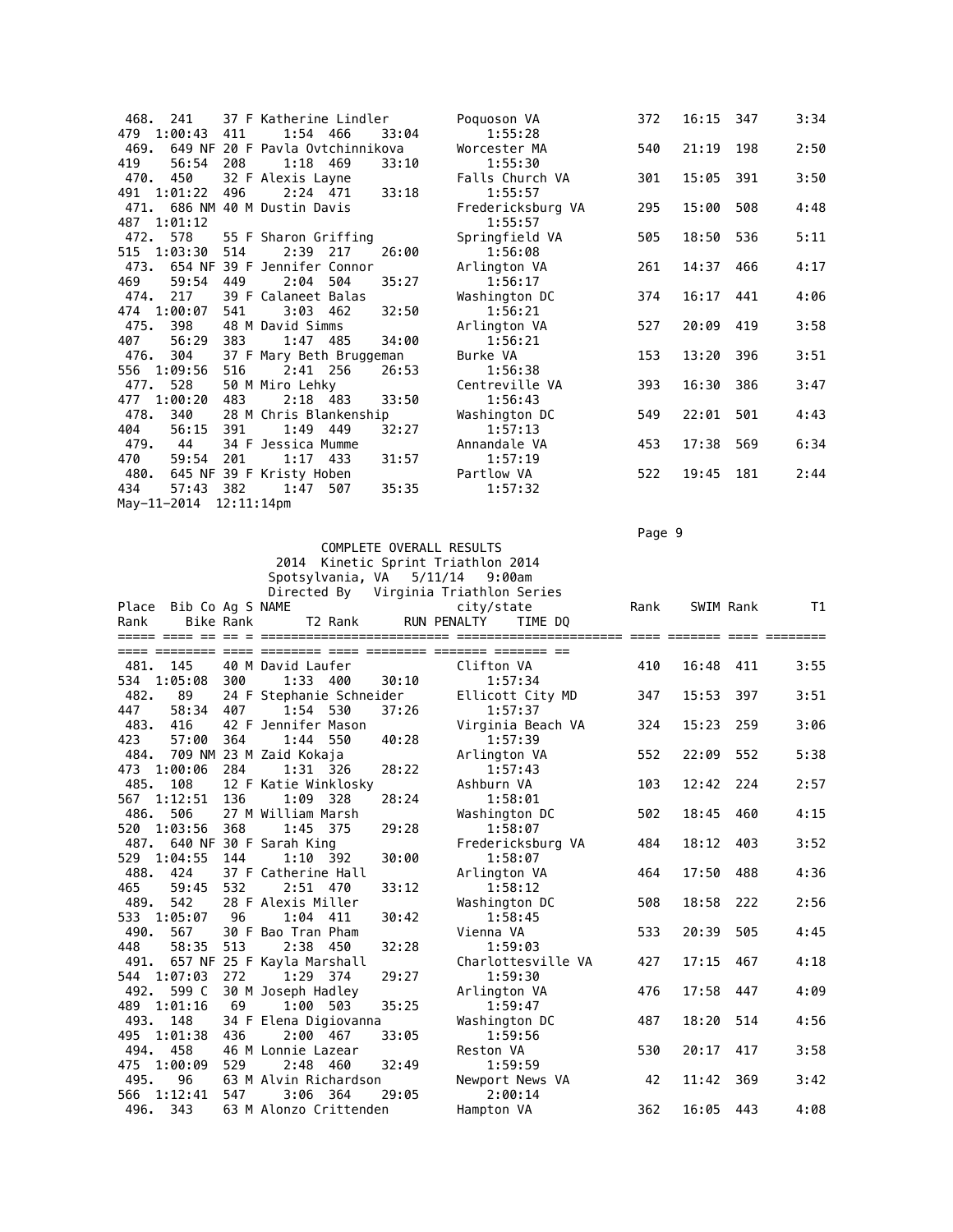| 360         | 54:21               | 556  | 3:30<br>563                                 | 42:33 | 2:00:35                                      |     |       |     |      |
|-------------|---------------------|------|---------------------------------------------|-------|----------------------------------------------|-----|-------|-----|------|
| 497.        | 54                  |      | 47 F Patty Glass                            |       | Manassas Park VA                             | 334 | 15:33 | 341 | 3:33 |
| 413         | 56:48               | 415  | 1:56<br>565                                 | 42:48 | 2:00:36                                      |     |       |     |      |
| 498.<br>530 | 319<br>1:05:01      | 447  | 36 F Lindsay Ritter<br>2:03<br>402          | 30:13 | Washington DC<br>2:00 2:00:53                | 404 | 16:42 | 515 | 4:56 |
| 499.        | 473                 |      | 25 M Jason Farber                           |       | Arlington VA                                 | 405 | 16:43 | 318 | 3:24 |
| 463         | 59:40               | 331  | 1:38 551                                    | 40:36 | 2:01:59                                      |     |       |     |      |
| 500.<br>497 | 242<br>1:01:44      | 248  | 36 M Kerry Oldfield<br>1:24<br>428          | 31:39 | Leesburg VA<br>2:02:07                       | 561 | 23:30 | 402 | 3:52 |
| 501.        | 407                 |      | 35 F Kimberly Herbert                       |       | Springfield VA                               | 478 | 18:00 | 463 | 4:17 |
| 482         | 1:00:52             | 502  | 2:28<br>517                                 | 36:36 | 2:02:10                                      |     |       |     |      |
| 502.        |                     |      | 663 NF 29 F Kate Hubbard                    |       | Washington DC                                | 389 | 16:26 | 534 | 5:09 |
| 505<br>503. | 1:02:38<br>434      | 533  | 2:51 497<br>53 F Lynne Swartz               | 35:10 | 2:02:12<br>Centreville VA                    | 582 | 29:10 | 492 | 4:39 |
| 426         | 57:10               | 540  | 3:03 333                                    | 28:28 | 2:02:27                                      |     |       |     |      |
| 504.        | 498                 |      |                                             |       | 32 F Elizabeth Nicoletti SheehyWashington DC | 498 | 18:37 | 546 | 5:21 |
| 498         | 1:01:45             | 126  | 1:08 512                                    | 36:04 | 2:02:53                                      |     |       |     |      |
| 505.<br>508 | 1:02:56             | 527  | 577 NF 48 F Sara Poore<br>2:47 482          | 33:45 | Fredericksburg VA<br>2:03:02                 | 507 | 18:57 | 493 | 4:39 |
|             |                     |      | 506. 651 NF 40 F Kirsten Munz               |       | Fairfax VA                                   | 412 | 16:50 | 528 | 5:05 |
| 547         | 1:07:46             | 209  | 1:18<br>- 453                               | 32:34 | 2:03:31                                      |     |       |     |      |
| 507.        | 271                 |      | 53 F Susan Leavitt                          |       | Washington DC                                | 475 | 17:58 | 516 | 4:56 |
| 499<br>508. | 1:01:49<br>437      | 396  | 1:51<br>524<br>30 F Cesse Ip                | 37:00 | 2:03:32<br>Washington DC                     | 513 | 19:08 | 541 | 5:17 |
| 485         | 1:01:00             | 537  | 2:57 474                                    | 33:25 | 2:00 2:03:44                                 |     |       |     |      |
| 509.        | 325                 |      | 28 M Roberto Miranda                        |       | Arlington VA                                 | 446 | 17:34 | 578 | 7:08 |
| 524         | 1:04:22             | 445  | 2:03 463                                    | 32:56 | 2:04:01                                      |     |       |     |      |
| 510.        | 161<br>2:00 2:04:13 |      | 67 M Skip Lambert                           |       | Chesapeake VA                                |     |       |     |      |
| 511.        | 337                 |      | 53 M Eric Johnson                           |       | Washington DC                                | 387 | 16:24 | 412 | 3:56 |
| 429         | 57:27               | 524  | 2:45 567                                    | 44:06 | 2:04:35                                      |     |       |     |      |
| 512.        |                     |      | 680 NF 44 F Dawn Reposky                    |       | Charlotte Hall MD                            | 558 | 23:06 | 433 | 4:03 |
| 478<br>513. | 1:00:30             | 486  | 2:19 494<br>695 NM 39 M Mathais Rivera      | 34:47 | 2:04:43<br>Woodbridge VA                     | 367 | 16:08 | 498 | 4:41 |
| 500         | 1:01:53             | 539  | $3:01$ 542                                  | 39:04 | 2:04:45                                      |     |       |     |      |
| 514.        |                     |      | 650 NF 38 F Miklane Chang                   |       | Fairfax VA                                   | 214 | 14:00 | 532 | 5:09 |
| 555<br>515. | 1:09:25<br>635 A    | -521 | 2:43 479<br>50 F Kris Petersen              | 33:33 | 2:04:47<br>Silver Spring MD                  | 346 | 15:53 | 211 | 2:52 |
| 433         | 57:39               | 321  | 1:37<br>573                                 | 47:11 | 2:05:10                                      |     |       |     |      |
| 516.        |                     |      | 665 NF 34 F Katherine Gajewski              |       | Philadelphia PA                              | 383 | 16:21 | 418 | 3:58 |
| 540         | 1:06:19 350         |      | 1:41 523                                    | 36:58 | 2:05:15                                      |     |       |     |      |
| 517.<br>554 | 1:09:05             | 100  | 38 NF 36 F Nancy Wallace<br>1:04 484        | 33:55 | Washington DC<br>2:05:16                     | 436 | 17:27 | 385 | 3:47 |
| 518.        |                     |      | 626 MC 45 M Tyson Toles                     |       | Schenectady NY                               | 437 | 17:27 | 382 | 3:46 |
| 397         | 55:47               | 563  | 3:51<br>568                                 | 44:28 | 2:05:17                                      |     |       |     |      |
| 519.        | 470                 |      | 26 F Haley Deschamps                        |       | Annapolis MD                                 | 407 | 16:46 | 545 | 5:20 |
| 539         | 1:06:11             | 482  | 2:18 495<br>520. 48 60 F Judith Fitzpatrick | 34:59 | 2:05:32<br>Takoma Park MD                    | 468 | 17:54 | 475 | 4:24 |
|             | 535 1:05:17         | 523  | 2:44 502                                    | 35:21 | 2:05:37                                      |     |       |     |      |
| 521.        | 52                  |      | 52 M Andrew Schubin                         |       | Alexandria VA                                | 529 | 20:13 | 561 | 6:07 |
| 558<br>522. | 1:10:00             | 508  | 2:31 254                                    | 26:52 | 2:05:41                                      | 284 |       | 563 |      |
|             | 563 1:11:01         | 162  | 679 NF 40 F Christina Caesar<br>1:14 448    | 32:26 | Catonsville MD<br>2:05:44                    |     | 14:52 |     | 6:13 |
| 523.        | 31                  |      | 40 M Neil Goradia                           |       | Bethesda MD                                  | 429 | 17:20 | 438 | 4:06 |
| 471         | 59:58               | 568  | 4:11 548                                    | 40:15 | 2:05:47                                      |     |       |     |      |
| 524.<br>510 | 1:03:12             | 515  | 675 NF 32 F Nicole McLaughlin<br>2:40 480   | 33:41 | Fort Monroe VA<br>2:05:47                    | 555 | 22:18 | 421 | 3:59 |
|             |                     |      | 525. 687 NM 38 M Philip Sokolowski          |       | Sterling VA                                  | 531 | 20:29 | 580 | 9:34 |
| 490         | 1:01:19             | 569  | 4:43 401                                    | 30:11 | 2:06:15                                      |     |       |     |      |
| 526.        | 454                 |      | 62 F Leanne Layne                           |       | Springfield VA                               | 492 | 18:28 | 404 | 3:53 |
| 506<br>527. | 1:02:45<br>581      | 488  | 2:21 540<br>55 F Eileen McConkie            | 38:50 | 2:06:15<br>Colonial Beach VA                 | 466 | 17:52 | 523 | 5:01 |
| 522         | 1:04:06             | 560  | 3:45<br>508                                 | 35:43 | 2:06:25                                      |     |       |     |      |
| 528.        | 21                  |      | 36 F Samantha Gallagher                     |       | Alexandria VA                                | 544 | 21:33 | 373 | 3:42 |
| 503         | 1:02:04             | 478  | 2:15 521                                    | 36:57 | 2:06:30                                      |     |       |     |      |
| 529.<br>550 | 1:08:23 313         |      | 658 NF 28 F Katherine Stallings<br>1:36 491 | 34:24 | Falls Church VA<br>2:06:44                   | 511 | 19:03 | 308 | 3:20 |
| 530.        |                     |      | 653 NF 50 F Katarina Auer                   |       | Arlington VA                                 | 503 | 18:46 | 477 | 4:26 |
|             |                     |      |                                             |       |                                              |     |       |     |      |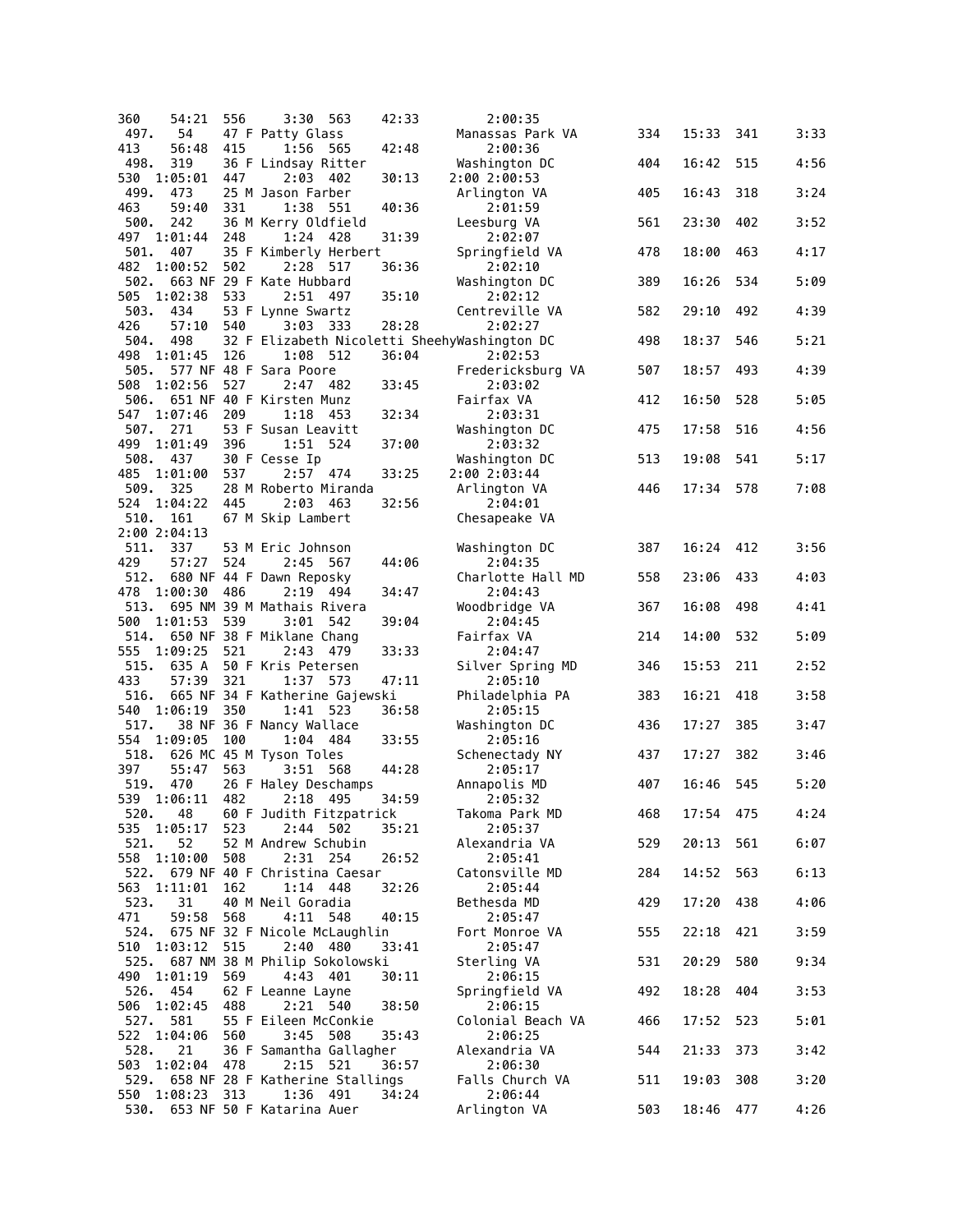| 1:03:38 550<br>517                    |     | $3:11$ 520             |     | 36:55 | 2:06:54            |     |           |     |      |
|---------------------------------------|-----|------------------------|-----|-------|--------------------|-----|-----------|-----|------|
| 531. 691 NM 32 M Robert Kilpatrick II |     |                        |     |       | Manassas VA        | 550 | 22:04     | 500 | 4:43 |
| 537 1:06:04 565                       |     | $3:58$ 410             |     | 30:42 | 2:07:29            |     |           |     |      |
| 532. 673 NF 24 F Elissa Gathman       |     |                        |     |       | Fairfax VA         | 430 | 17:20 529 |     | 5:06 |
| 538 1:06:09                           | 429 | 1:59 527               |     | 37:06 | 2:07:38            |     |           |     |      |
| 533. 110                              |     | 32 F Sheila Dicostanza |     |       | Arlington VA       | 354 | 15:58     | 465 | 4:17 |
| 546 1:07:40                           | 559 | $3:43$ 513             |     | 36:15 | 2:07:51            |     |           |     |      |
| 534. 662 NF 53 F Westley Du Pont      |     |                        |     |       | Charlottesville VA | 470 | 17:54     | 415 | 3:57 |
| 492 1:01:27                           | 470 | 2:14 561               |     | 42:25 | 2:07:55            |     |           |     |      |
| 535.<br>80                            |     | 39 M Ken Kusel         |     |       | Arlington VA       | 512 | 19:06     | 502 | 4:43 |
| 516 1:03:37                           | 418 | 1:56 538               |     | 38:37 | 2:07:56            |     |           |     |      |
|                                       |     |                        |     |       |                    |     |           |     |      |
| 536. 367                              |     | 35 F Angela Hennessy   |     |       | Greenbelt MD       |     |           |     |      |
| 2:07:57                               |     |                        |     |       |                    |     |           |     |      |
| 537. 263                              |     | 52 F Patricia Stiegman |     |       | Lusby MD           | 535 | 20:43 512 |     | 4:53 |
| 518 1:03:49                           | 332 | 1:39                   | 528 | 37:09 | 2:08:11            |     |           |     |      |
| 538.<br>176                           |     | 37 M Glenn Ballard     |     |       | Washington DC      | 584 | 31:31     | 564 | 6:16 |
| 330<br>53:27                          | 571 | 4:55 444               |     | 32:17 | 2:08:24            |     |           |     |      |
| 453<br>539.                           |     | 63 F Pat Blood         |     |       | McLean VA          | 481 | 18:03     | 511 | 4:50 |
| 536 1:05:41                           | 506 | 2:31 532               |     | 37:33 | 2:08:36            |     |           |     |      |
| 540, 247                              |     | 29 F Lindsay Mulcahy   |     |       | Arlington VA       | 491 | 18:26     | 560 | 6:06 |
| 568 1:12:54<br>May-11-2014            | 307 | 1:34 391               |     | 30:00 | 2:08:58            |     |           |     |      |

Page 10

 COMPLETE OVERALL RESULTS 2014 Kinetic Sprint Triathlon 2014 Spotsylvania, VA 5/11/14 9:00am

|      |                                     |                  | Directed By                 |          |       | Virginia Triathlon Series |                    |      |       |           |       |
|------|-------------------------------------|------------------|-----------------------------|----------|-------|---------------------------|--------------------|------|-------|-----------|-------|
|      | Place Bib Co Ag S NAME              |                  |                             |          |       | city/state                |                    | Rank |       | SWIM Rank | T1    |
| Rank |                                     | <b>Bike Rank</b> |                             | T2 Rank  |       | <b>RUN PENALTY</b>        | TIME DO            |      |       |           |       |
|      |                                     |                  |                             |          |       |                           |                    |      |       |           |       |
|      |                                     |                  |                             |          |       |                           |                    |      |       |           |       |
|      | 541. 674 NF 31 F Christina Jennings |                  |                             |          |       |                           | Fredericksburg VA  | 514  | 19:15 | 518       | 4:58  |
| 532  | 1:05:03                             | 535              | 2:53                        | 522      | 36:57 |                           | 2:09:05            |      |       |           |       |
| 542. | 309                                 |                  | 55 M Michael Harris         |          |       | Fairfax VA                |                    | 442  | 17:29 | 556       | 6:02  |
| 493  | 1:01:35                             | 538              | 2:59                        | 555      | 41:06 |                           | 2:09:10            |      |       |           |       |
| 543. | 328                                 |                  | 33 F Vanessa Tesoriero      |          |       | Washington DC             |                    | 554  | 22:17 | 562       | 6:09  |
| 542  | 1:06:28                             | 413              | 1:55                        | 452      | 32:32 |                           | 2:09:19            |      |       |           |       |
| 544. | 350                                 |                  | 22 M Joe Sullivan           |          |       | Laurel MD                 |                    | 108  | 12:45 | 471       | 4:22  |
| 571  | 1:14:25                             | 325              | 1:38                        | 519      | 36:43 |                           | 2:09:50            |      |       |           |       |
| 545. | 405                                 |                  | 39 M Vladislav Gavrilets    |          |       | Fairfax VA                |                    | 435  | 17:26 | 434       | 4:04  |
| 548  | 1:07:55                             | 553              | 3:13                        | 531      | 37:32 |                           | 2:10:07            |      |       |           |       |
|      | 546. 710 NM 49 M Chris Munz         |                  |                             |          |       | Fairfax VA                |                    | 402  | 16:42 | 566       | 6:21  |
| 549  | 1:08:01                             | 548              | 3:08                        | 510      | 35:58 |                           | 2:10:08            |      |       |           |       |
| 547. | 293                                 |                  | 32 F Cynthia Leon           |          |       |                           | Charlottesville VA | 539  | 21:15 | 513       | 4:53  |
| 513  | 1:03:15                             | 189              | 1:16                        | 547      | 40:02 |                           | 2:10:39            |      |       |           |       |
| 548. | 292                                 |                  | 31 F Nicole Shepard         |          |       | Staunton VA               |                    | 344  | 15:49 | 581       | 10:21 |
| 512  | 1:03:13                             | 345              | 1:40                        | 544      | 39:37 |                           | 2:10:39            |      |       |           |       |
| 549. | 63                                  |                  | 34 F Rachel Cramer          |          |       | Alexandria VA             |                    | 532  | 20:30 | 339       | 3:32  |
| 531  | 1:05:01                             | 228              | 1:21                        | 549      | 40:18 |                           | 2:10:41            |      |       |           |       |
| 550. | 539                                 |                  | 29 F Julia Sullivan         |          |       | Herndon VA                |                    | 570  | 24:47 | 254       | 3:05  |
| 569  | 1:12:54                             | 312              |                             | 1:36 353 | 28:49 |                           | 2:11:09            |      |       |           |       |
| 551. |                                     |                  | 283 NF 47 F Martha Henebry  |          |       | Washington DC             |                    | 580  | 28:02 | 555       | 6:00  |
| 511  | 1:03:12                             | 269              |                             | 1:28 454 | 32:34 |                           | 2:11:15            |      |       |           |       |
|      | 552. 647 NF 29 F Laura Johns        |                  |                             |          |       | Washington DC             |                    | 557  | 22:57 | 425       | 4:00  |
| 541  | 1:06:22                             | 251              | 1:24                        | 518      | 36:38 |                           | 2:11:19            |      |       |           |       |
| 553. | 471                                 |                  | 28 F Jessica Kirby          |          |       | Odenton MD                |                    | 551  | 22:06 | 390       | 3:49  |
| 552  | 1:08:43                             | 460              | 2:06                        | 500      | 35:14 |                           | 2:11:56            |      |       |           |       |
| 554. | 79                                  |                  | 38 F Susan Kusel            |          |       | Arlington VA              |                    | 553  | 22:14 | 491       | 4:39  |
| 509  | 1:03:02                             | 176              | 1:14                        | 554      | 40:50 |                           | 2:11:56            |      |       |           |       |
|      | 555. 711 NM 56 M Tim Gindling       |                  |                             |          |       |                           | College Park MD    | 500  | 18:39 | 568       | 6:32  |
| 504  | 1:02:24                             | 557              | 3:34                        | 556      | 41:24 |                           | 2:12:31            |      |       |           |       |
| 556. |                                     |                  | 659 NF 28 F Jackie Anderson |          |       | Alexandria VA             |                    | 473  | 17:57 | 496       | 4:41  |
| 564  | 1:11:49                             | 61               | 0:59                        | 529      | 37:25 |                           | 2:12:49            |      |       |           |       |
| 557. | 517                                 |                  | 46 F Lisa Sylvia            |          |       |                           | Fredericksburg VA  | 462  | 17:46 | 485       | 4:32  |
| 572  | 1:14:57                             | 465              | 2:10                        | 478      | 33:33 |                           | 2:12:57            |      |       |           |       |
| 558. | 154                                 |                  | 60 F Anne Wood              |          |       | Fairfax VA                |                    | 567  | 24:22 | 393       | 3:50  |
| 526  | 1:04:43                             | 366              | 1:45                        | 539      | 38:49 |                           | 2:13:27            |      |       |           |       |
|      |                                     |                  |                             |          |       |                           |                    |      |       |           |       |